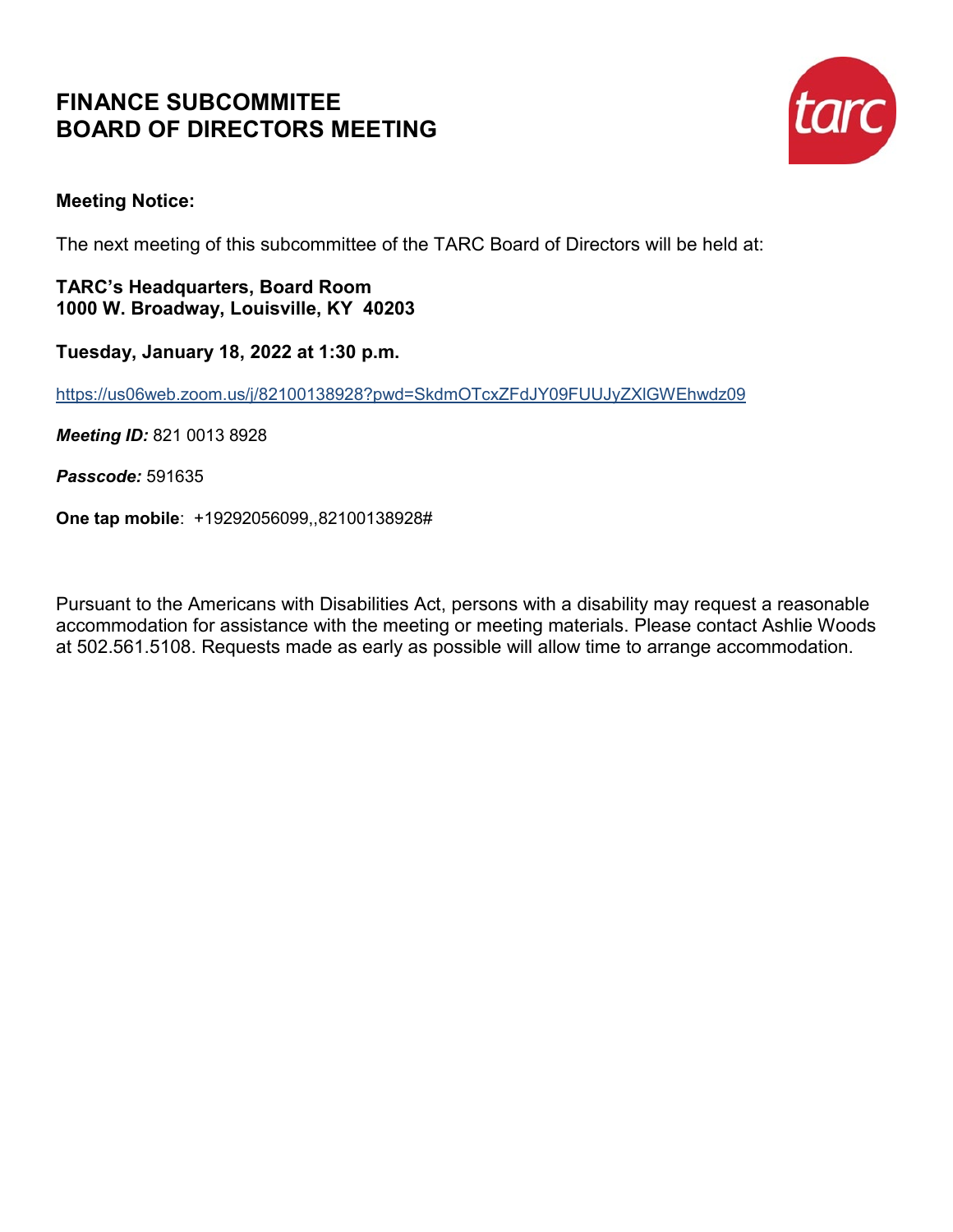## **FINANCE SUBCOMMITEE BOARD OF DIRECTORS MEETING**

## **Agenda**



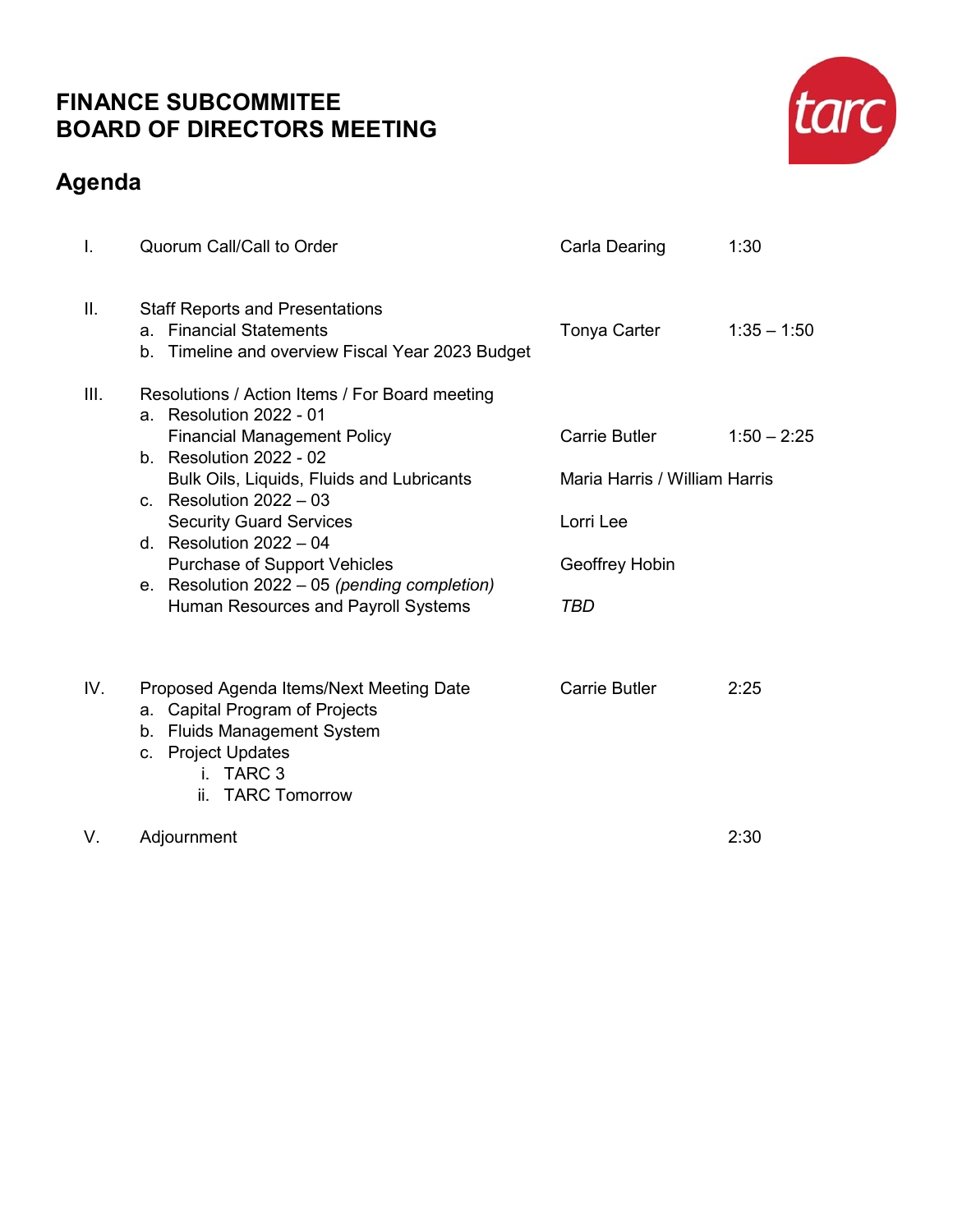## **TARC FINANCE SUBCOMMITTEE MEETING**



## **December 2021 Finance Subcommittee Meeting Minutes**

The Finance Subcommittee of Transit Authority of River City (TARC) met on Tuesday, December 7, 2021 at 1:30 P.M. in person at TARC's headquarters, 1000 West Broadway in the Board Room.

## **Members Present**

Gary Dryden

**Call to Order** Carrie Butler called the meeting to order at 1:33 p.m.

## **Financial Reports**

Presented By: Tonya Carter

October Financial Summary. See Financials in packet.

## **Board Resolutions**

## **Resolution 2021-51 Financial Management Policy**

Presented by: Carrie Butler

A resolution adopting updated Financial Management Policy as recommended by the Federal Transit Administration resulting from the Finance Management Oversite Program (FMO) to clarify job titles and responsibilities and to accurately depict our current budget, financial and procurement processes.

## **Proposed Agenda Items/Next Meeting Dates**

Overview of Procurement process will be presented at the Board Meeting to show best practices for Procurement.

May schedule another Finance Committee Meeting so all members can be present to discuss the Financial Management Policy prior to the next Board Meeting.

Meeting Adjourned at 1:47 p.m.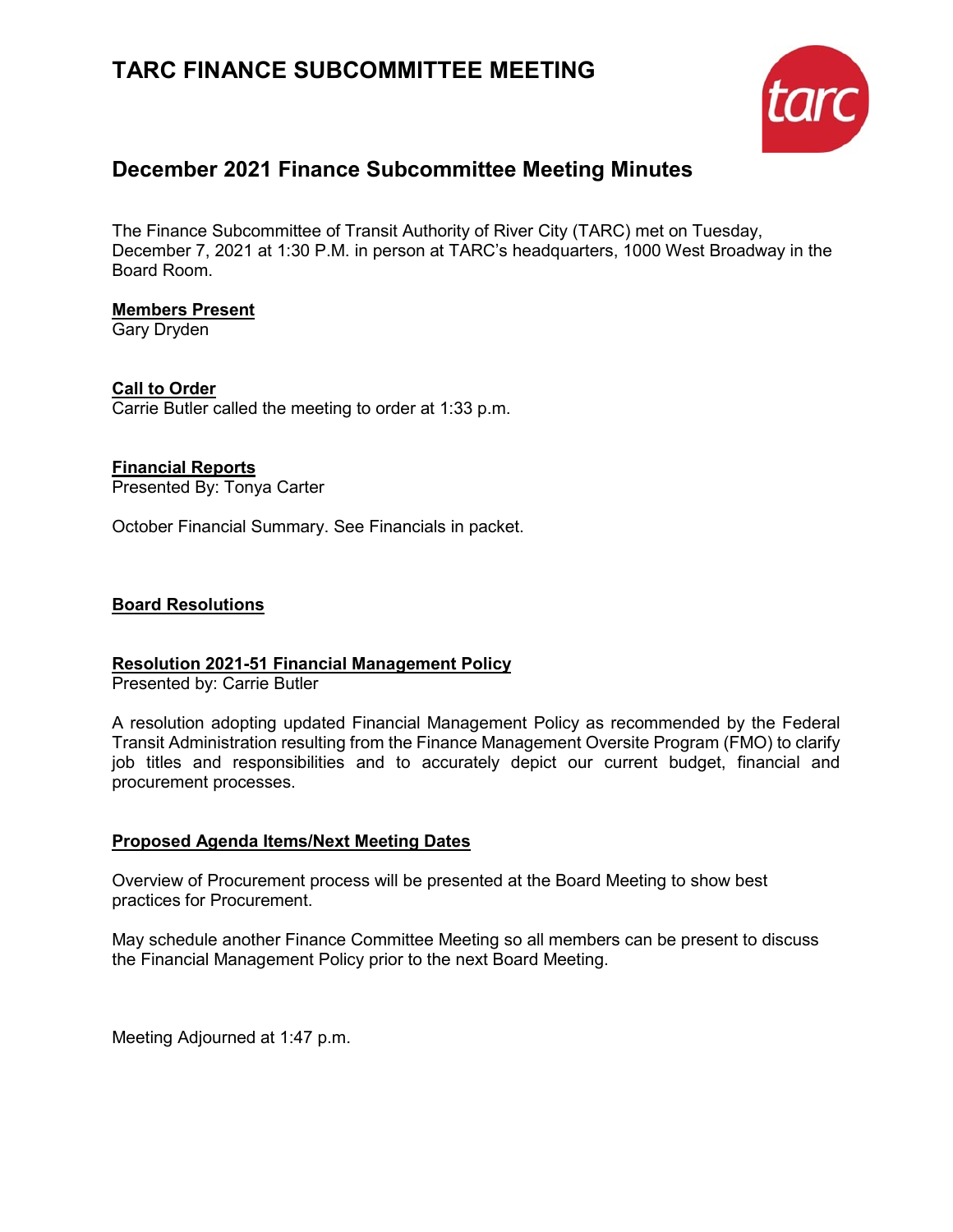

## **Current Month Revenues Compared to Budget**

Total Operating Revenues are under budget \$134,326 (pg. 2, line 9) mainly due to Passenger Fares, Paratransit Fares and Special Fares being under budget. Total Non-Operating Revenues (Subsidies) are over budget \$942,740 (pg. 2, line16) mainly due to applying CARES and CRRSAA funds. Total Capital Contributions are under budget \$403,191 (pg. 2, line 25) due to timing of projects. Total Revenues with Capital are over budget \$405,223 (pg. 2, line27) mainly due to total applying CARES and CRRSAA funds to cover expenses for Labor and Fringes for the current month.

## **Current Month Expenses Compared to Budget**

Total Operating Expenses are over budget \$808,429 (pg. 2, line 41) mainly due to Direct Labor and Fringes & Benefits being over budget from paying out Essential pay this month. Total Capital Expenses are over budget \$2,267 (pg. 2, line 48) compared to budget. Total Expenses with Capital are over budget \$810,696 (pg. 2, line 50) due to Operating Expenses being over budget.

## **Current Month Actual Summary**

Total Operating Revenues are \$564,316 (pg. 2, line 9) and Total Operating Expenses are \$8,761,606 (pg. 2, line 41) bringing the net to an unfavorable balance of \$8,197,290 before Subsidies are applied. After applying Subsidies of \$8,197,278 (pg. 2, line 16) there is a unfavorable balanced of \$12 (pg. 2, line 53) for the current month before Capital Contributions and Capital Expenses are applied.

## **YTD Revenues Compared to Budget**

Total Operating Revenues are under budget \$526,861 (pg. 2 line 9) mainly due to Passenger Fares, Purchased Transportation fares and Special fares being under budget but off set by Other Agency Revenues being over budget. Total Non-Operating Revenues (Subsidies) are under budget \$2,016,130 (pg. 2, line 16) mainly due to applying less Federal Reimbursement Funds-FTA due to Operating Expenses being under budget. Total Capital Contributions are under budget \$309,516 (pg. 2, line 25) mainly due to timing of state match on new bus purchases. Total Revenues with Capital are under budget \$2,852,507 (pg. 2, line 27) mainly due to applying less subsidies because Operating Expenses are under budget.

## **YTD Expenses Compared to Budget**

Total Operating Expenses are under budget \$2,542,978 (pg. 2, line 41) mainly due to Fringe & Benefits, Materials, and Purchased Transportation being under budget. Total Capital Expenses are over budget \$233,567 (pg. 2, line 48) compared to budget. Total Expenses with Capital are under budget \$2,309,411 (pg. 2, line 50) due to Capital contributions being under budget due to timing and Depreciation expenses being over budget.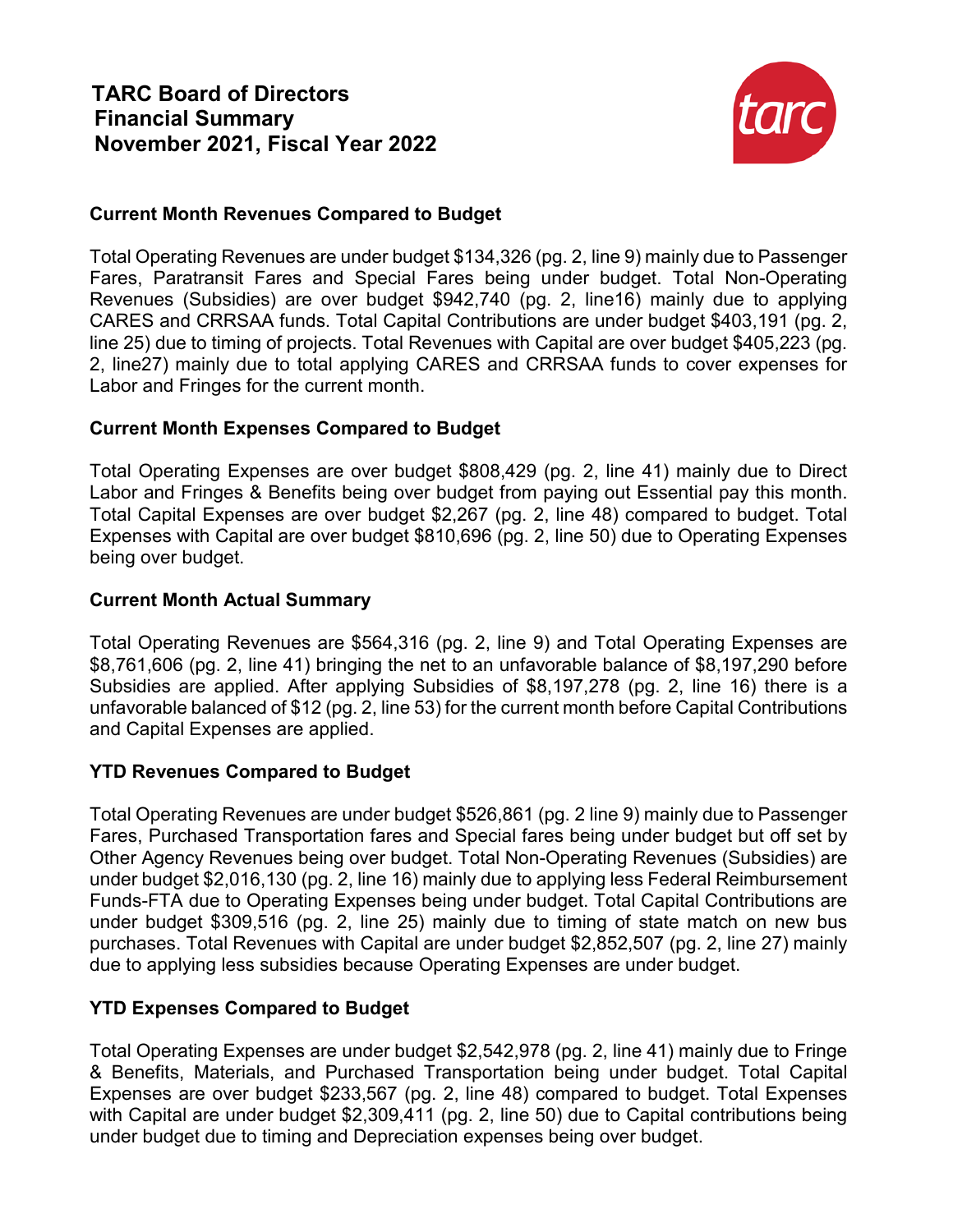## **YTD Actual Summary**

Total Operating Revenues are \$3,132,056 (pg. 2, line 9) and Total Operating Expenses are \$37,621,044 (pg. 2, line 41) bringing the net to an unfavorable balance of \$34,488,988 (pg.7, YTD Balance tab) before Subsidies are applied. After applying Subsidies \$34,488,976 (pg. 2, line 16) the net is an unfavorable balance of \$12 for year-to-date before Capital Contributions and Capital Expenses are applied. This can also be seen on the bottom half of page 7 in your Financial Statement packet.

## **Operating Summary**

Overall after applying the Subsidies the unfavorable balance for the year-to-date on the Statement of Revenues – Expenses is an unfavorable balance of \$12 before applying the MTTF Revenue receipts. November budgeted MTTF receipts for revenue deposits is over budget \$2,044,275 (pg. 8) year-to-date. We currently have a favorable balance before capital year-to-date of \$2,044,262 (pg. 7) due to the MTTF revenue deposits being over budget. MTTF Net Profit Fees are down \$1,523,293 (pg. 8) and Employee Withholdings are up \$1,453,593 (pg. 8) year-to-date compared to last year.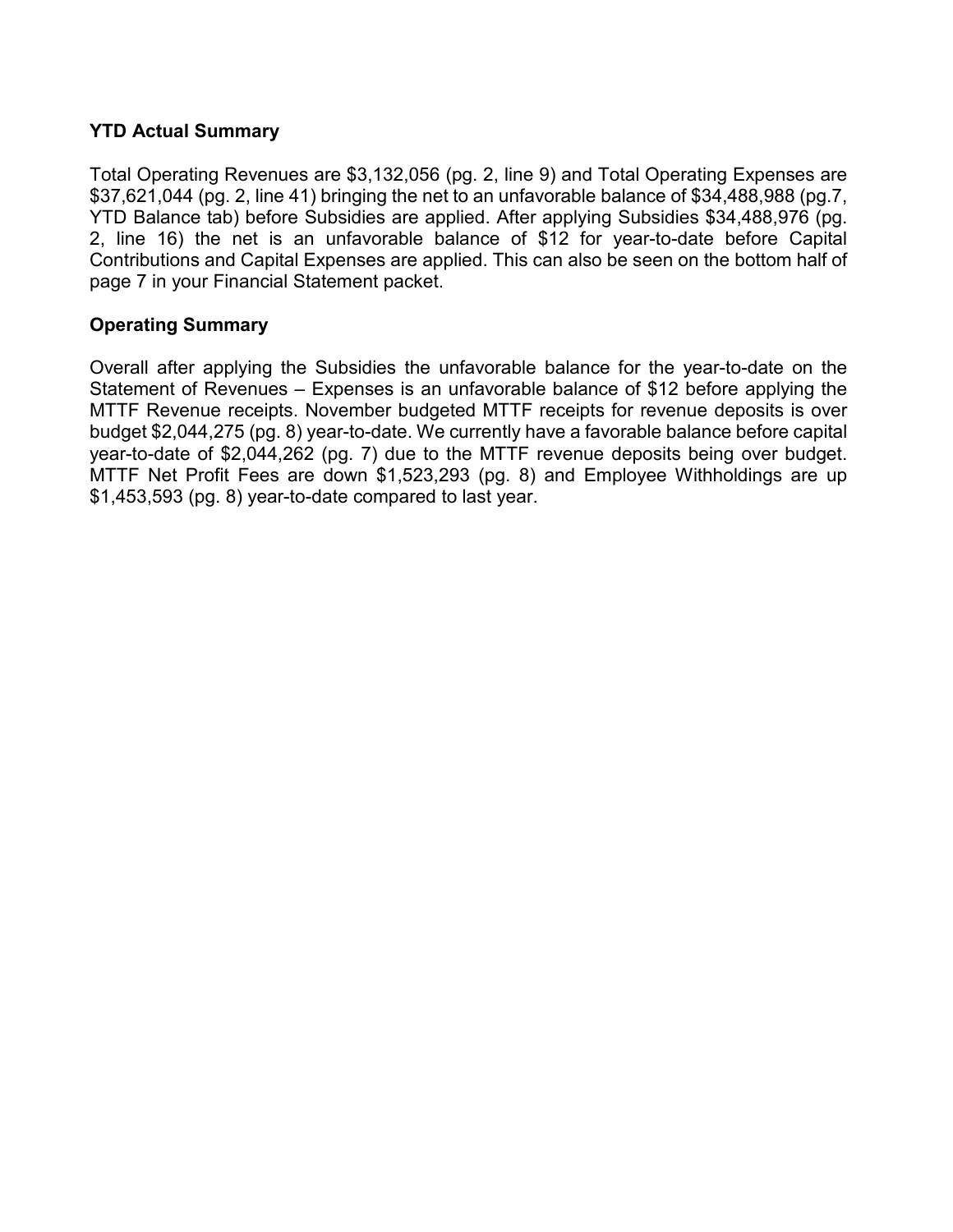## Statement of Revenue - Expenses - with Capital Contributions **Statement of Revenue - Expenses - with Capital Contributions**

## November 2021, Fiscal Year 2022 **November 2021, Fiscal Year 2022**



|                                                                                                              |                                     |                              | <b>Current Month</b>         |                                   |                                   | Fiscal Year-to-date               |                                                                           |                                                           |
|--------------------------------------------------------------------------------------------------------------|-------------------------------------|------------------------------|------------------------------|-----------------------------------|-----------------------------------|-----------------------------------|---------------------------------------------------------------------------|-----------------------------------------------------------|
| Description                                                                                                  | <b>Total Budget</b><br>FY22         | Actual                       | <b>Budget</b>                | (Under budget)<br>Over budget     | Actual                            | <b>Budget</b>                     | Over budget<br>(Under budget)                                             | Percentage<br><b>Remaining</b>                            |
| Revenues                                                                                                     |                                     |                              |                              |                                   |                                   |                                   |                                                                           |                                                           |
| Passenger Fares                                                                                              | 4,757,097                           | 310,191                      | 401,649                      | $(91,458)$<br>$(8,072)$           | 1,788,076                         | 2,132,047                         |                                                                           |                                                           |
| Paratransit Fares<br>Special Fare Revenues (UofL, UPS and etc)                                               | 1,796,605<br>805,500                | 115,357<br>71,928            | 144,300<br>000'08            | (28, 943)                         | 599,838<br>366,438                | 427,500<br>735,910                | $(343, 971)$<br>$(61, 062)$<br>$(136, 072)$                               | 62.41%<br>64.51%<br>66.61%%<br>67.26%<br>49.44%           |
| Comp Specials<br>Advertising Revenue                                                                         | 624,000<br>150,000                  | 53,333<br>$\circ$            | 52,000<br>$\circ$            | 1,333<br>$\circ$                  | 266,667<br>$\circ$                | 260,000<br>$\circ$                |                                                                           |                                                           |
| Total Recoveries-Insurance<br>Other Agency Revenues                                                          | 183,300<br>65,000                   | 5,889<br>7,617               | 15,275<br>5,417              | (7,668)                           | 82,672<br>18,365                  | 27,085<br>76,375                  | $6,667$<br>$16,297$<br>$(8,720)$                                          | 71.75%                                                    |
| <b>Operating Revenues</b>                                                                                    | 8,381,502                           | 564,316                      | 698,641                      | 134,326)                          | 3,132,056                         | 3,658,917                         | 526,861)                                                                  | 62.63%                                                    |
| <b>MTTF Contributions-Federated</b><br>Local Government Funds - MTTF                                         | 50,865,563<br>1,146,453             | 3,394,600<br>$\circ$         | 3,159,000<br>95,538          | 235,600<br>(95, 538)              | 21,649,983<br>25,285              | 21,649,983<br>477,690             |                                                                           | 57.44%<br>97.79%                                          |
| State Government Funds<br>Federal Reimbursement Funds - FTA                                                  | 38,008,770<br>1,553,856             | 4,802,678<br>$\circ$         | 4,000,000<br>$\circ$         | 802,678<br>$\circ$                | 12,636,919<br>176,789             | 14,096,125<br>281,308             | $\begin{array}{c} (612' + 61') \\ (1,459,206) \\ (1,459,206) \end{array}$ | 88.62%<br>66.75%                                          |
| Total Non-Operating Revenues                                                                                 | 91,574,642                          | 8,197,278                    | 7,254,538                    | 942,740                           | 34,488,976                        | 36,505,106                        | (2,016,130)                                                               | $62.34\%$                                                 |
| Total Revenues Before Cap Contributions                                                                      | 99,956,144                          | 8,761,594                    | 7,953,179                    | 808,414                           | 37,621,032                        | 40,164,023                        | (2, 542, 991)                                                             | 62.36%                                                    |
| State Goverenment Funds, Cap<br>Federal Reimbursement Funds - FTA, Cap<br>Local Government Funds - MTTF, Cap | 22,218,487<br>2,188,232<br>$\circ$  | $\circ$<br>$\circ$           | 313,164<br>20'08<br>$\circ$  | (313, 164)<br>(90,027)<br>$\circ$ | 12,305,534<br>2,873,810<br>802'6  | 15,028,796<br>551,772<br>$\circ$  | $(460,064)$<br>$(2,723,262)$<br>2,873,810                                 | 95.81%<br>44.62%<br>0.00%                                 |
| Other Agencies Revenue, Cap                                                                                  | O                                   | O                            | $\circ$                      | $\circ$                           | 0                                 | $\circ$                           | $\circ$                                                                   | 0.00%                                                     |
| <b>Total Capital Contributions</b>                                                                           | 24,406,719                          | ۰                            | 403,191                      | (403, 191)                        | 15,271,052                        | 15,580,568                        | (309,516)                                                                 | $37.43\%$                                                 |
| <b>Total Revenues</b>                                                                                        | 124,362,863                         | 8,761,594                    | 8,356,370                    | 405,223                           | 52,892,083                        | 55,744,591                        | (2,852,507)                                                               | $57.47\%$                                                 |
| Expenses                                                                                                     |                                     |                              |                              |                                   |                                   |                                   |                                                                           |                                                           |
| Fringes & Benefits<br>Labor                                                                                  | 32,000,848<br>31,734,057            | 2,880,366<br>3,289,710       | 2,604,094<br>2,571,257       | 685,616<br>309,109                | 13,134,071<br>12,728,066          | 13,015,204<br>13, 128, 499        | $118.867$<br>(400,433)<br>(68,981)                                        | 58.96%<br>59.89%<br>65.58%                                |
| Services<br><b>Utilities</b><br><b>Materials</b>                                                             | 1,016,796<br>5,639,222<br>7,458,185 | 555,354<br>552,908<br>82,999 | 640,347<br>469,971<br>84,733 | (84, 993)<br>82,937<br>(1,734)    | 2,567,275<br>2,293,815<br>383,635 | 3,107,760<br>2,362,796<br>423,665 |                                                                           |                                                           |
| <b>Purchased Transportation</b><br><b>Casualty &amp; Liability</b>                                           | 18,740,930<br>2,736,426             | 1,000,089<br>353,235         | 1,309,622<br>228,035         | (309, 533)<br>125,200             | 5,029,356<br>1,290,131            | 6,714,943<br>1,140,175            | $(540, 485)$<br>$(40, 030)$<br>$(49, 956)$<br>$(1, 685, 587)$             | 62<br>52 36 %<br>52 36 %<br>62 38 %<br>62 36 %<br>62 36 % |
| Other Expenses<br>Interest Expense                                                                           | 621,820<br>7,860                    | 46,234<br>713                | 44,406<br>714                | 1,828<br>$\mathbf{r}$             | 190,746<br>3,950                  | 267,029<br>3,952                  | $\frac{(76,283)}{(2,542,978)}$                                            |                                                           |
| Operating Expenses                                                                                           | 99,956,144                          | 8,761,606                    | ,953,179                     | 808,429                           | 37,621,044                        | 40,164,023                        |                                                                           |                                                           |
| Development Cost & Loss on Disposal<br>Depreciation Expenses                                                 | 426,467<br>12,194,557               | 1,012,931<br>20,150          | 1,014,360<br>16,454          | (1,429)<br>3,696                  | 77,450<br>4,933,627               | 4,738,097<br>40,987               | 36,463<br>195,530                                                         | 81.84%<br>59.54%                                          |
| Total Capital Expenses<br>Loss on Disposal of Assets                                                         | 12,621,024<br>$\circ$               | 1,033,081<br>$\circ$         | 1,030,814<br>$\circ$         | 2,267<br>$\circ$                  | 5,012,650<br>1,574                | 4,779,084<br>0                    | 233,567<br>1,574                                                          | 60.28%<br>0.00%                                           |
| <b>Total Expenses</b>                                                                                        | 112,577,168                         | 9,794,687                    | 8,983,993                    | 810,696                           | 42,633,694                        | 44,943,107                        | (2,309,411)                                                               | $62.13\%$                                                 |
|                                                                                                              |                                     |                              |                              |                                   |                                   |                                   |                                                                           |                                                           |
| $\frac{54}{5}$<br>93<br>Revenue / Expense Difference Before Capital                                          |                                     | (12)                         | $\bullet$                    | (ئق                               | $\frac{1}{2}$                     | ۰                                 | $\frac{(13)}{2}$                                                          | $0.00\%$                                                  |
| <mark>55</mark> Revenue / Expense Difference After Capital                                                   | 11,785,695                          | (1,033,093)                  | (627, 623)                   | (405, 473)                        | 10,258,389                        | 10,801,484                        | (543,096)                                                                 | 12.96%                                                    |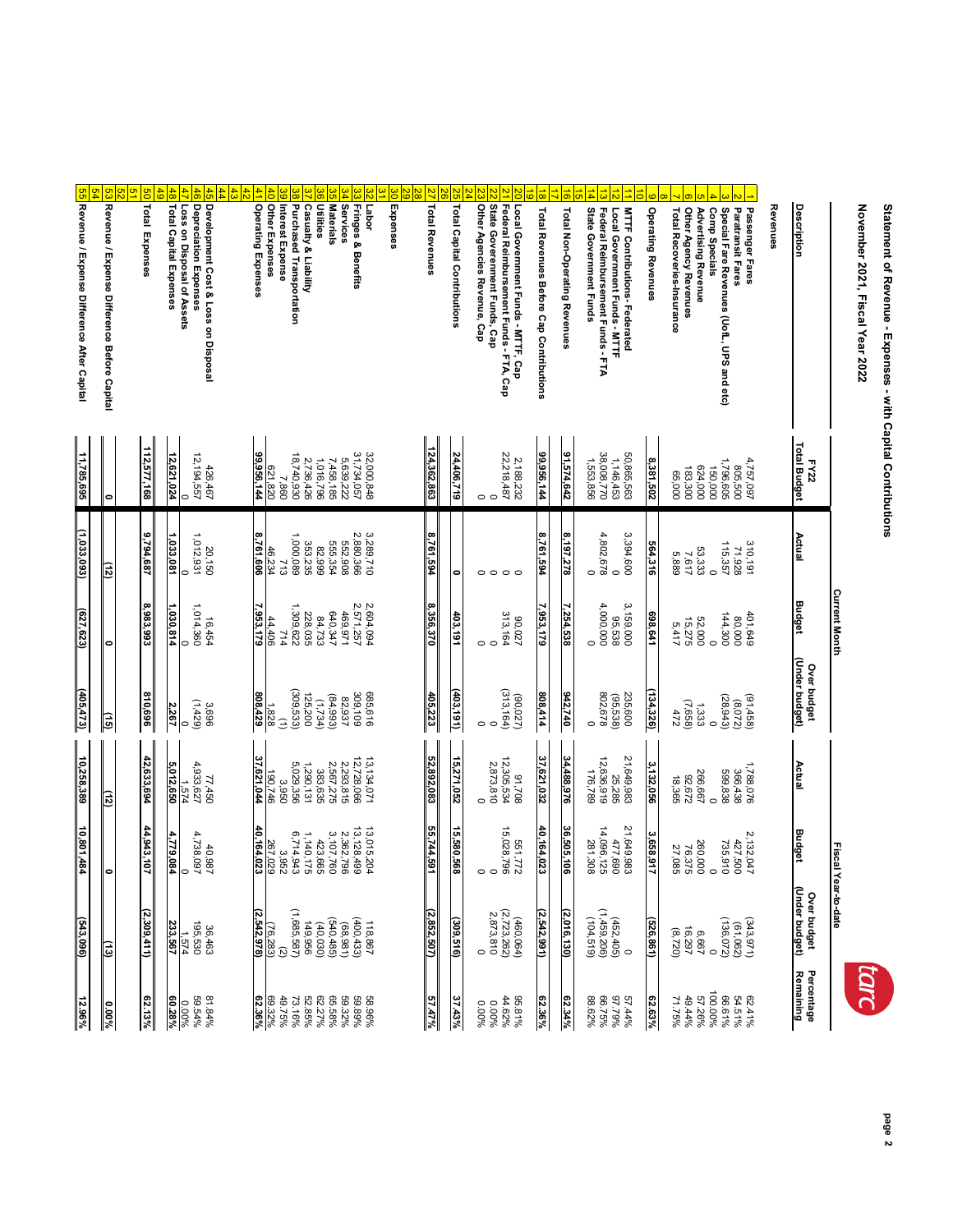| Uniform & Work Clothing Allowance<br>Difference compared to Budget<br><b>Total Compensation Benefits</b><br><b>Hospital Medical &amp; Surgical</b><br>Kentucky Unemployment<br>Worker's Compensation<br>Total Fringe & Benefits<br>Vision Care Insurance<br>Other Paid Absences<br>Other Paid Absences<br>Disability Insurance<br>Life Insurance<br>Other Fringes<br>Dental Plans<br>Direct Labor<br>Description<br>Description<br><b>Sick Leave</b><br><b>Sick Leave</b><br>Vacation<br>Vacation<br>Pension<br><b>Holiday</b><br><b>Holiday</b><br><b>FICA</b><br>Total<br>Total<br>Total Budget<br><b>Total Budget</b><br>31,734,057<br>37,232,910<br>32,000,848<br>26,501,995<br>26,501,995<br>10,509,847<br>10,262,221<br>2,088,175<br>2,848,318<br>2,088,175<br>1,252,323<br>1,651,183<br>5,232,062<br>1,252,323<br>1,651,183<br>1,850,000<br>FY21<br>FY21<br>240,381<br>240,381<br>277,000<br>353,988<br>101,537<br>101,040<br>155,544<br>40,000<br>Actual<br>3,775,804<br>3,289,710<br>2,880,366<br>Actual<br>2,394,272<br>206,380<br>801,148<br>855,797<br>108,178<br>156,169<br>394,026<br>156, 169<br>206, 380<br>108,178<br>283, 154<br>486,094<br>15,367<br>10,197<br>27,106<br>15,367<br>10,425<br>4,952<br>7,247<br>144<br>$\overline{8}$<br><b>Current Month</b><br><b>Budget</b><br><b>Budget</b><br>2,571,257<br>3,040,587<br>2,604,094<br>2,134,764<br>819,438<br>111,425<br>847,662<br>738,315<br>735,217<br>170,768<br>138,488<br>436,493<br>170,768<br>138,488<br>111,425<br>154,167<br>232,606<br>15,812<br>11,333<br>29,499<br>15,812<br>10,000<br>12,962<br>(3,098)<br>8,468<br>8,420<br>502<br>(Under budget)<br>(Under budget)<br>Over budget<br>Over budget<br>685,616<br>309,110<br>239,859<br>259,509<br>735,217<br>(46, 514)<br>35,612<br>36,359<br>35,612<br>17,681<br>49,601<br>17,681<br>50,548<br>(1, 136)<br>(3,247)<br>(3,247)<br>(9, 922)<br>(1, 173)<br>(2,537)<br>(2, 393)<br>(3,516)<br>(445)<br>(445)<br>ලිව<br>12,728,066<br>15,122<br>13, 134, 071<br>10,739,720<br>3,910,297<br>3,843,196<br>Actual<br><b>Actual</b><br>1, 132, 058<br>1,401<br>1,988,346<br>579,070<br>219,666<br><b>961</b><br>376,804<br>96<br>376,804<br>020'629<br>114,495<br>22,719<br>36,406<br>52,011<br>Σ<br>6,267<br>1,618<br>1,399<br>1,399<br>1,073<br>1,073<br>:,417<br>986<br>13,015,204<br>13,128,499<br>15,212,819<br>10,930,884<br>Budget<br>Budget<br>2,197,615<br>4,238,310<br>4,237,500<br>1,163,784<br>870,033<br>412,885<br>836,250<br>836,250<br>870,033<br>412,885<br>202,665<br>770,835<br>147,495<br>(90,402)<br>42,340<br>(87, 413)<br>42,100<br>78,447<br>20,000<br>64,810<br>78,447<br>(2,989)<br>1,045<br>Year to Date | November 2021, Fiscal Year 2022 |  | <b>Current Month</b> |  | Fiscal Year-to-date           |
|------------------------------------------------------------------------------------------------------------------------------------------------------------------------------------------------------------------------------------------------------------------------------------------------------------------------------------------------------------------------------------------------------------------------------------------------------------------------------------------------------------------------------------------------------------------------------------------------------------------------------------------------------------------------------------------------------------------------------------------------------------------------------------------------------------------------------------------------------------------------------------------------------------------------------------------------------------------------------------------------------------------------------------------------------------------------------------------------------------------------------------------------------------------------------------------------------------------------------------------------------------------------------------------------------------------------------------------------------------------------------------------------------------------------------------------------------------------------------------------------------------------------------------------------------------------------------------------------------------------------------------------------------------------------------------------------------------------------------------------------------------------------------------------------------------------------------------------------------------------------------------------------------------------------------------------------------------------------------------------------------------------------------------------------------------------------------------------------------------------------------------------------------------------------------------------------------------------------------------------------------------------------------------------------------------------------------------------------------------------------------------------------------------------------------------------------------------------------------------------------------------------------------------------------------------------------------------------------------------------------------------------------------------------|---------------------------------|--|----------------------|--|-------------------------------|
|                                                                                                                                                                                                                                                                                                                                                                                                                                                                                                                                                                                                                                                                                                                                                                                                                                                                                                                                                                                                                                                                                                                                                                                                                                                                                                                                                                                                                                                                                                                                                                                                                                                                                                                                                                                                                                                                                                                                                                                                                                                                                                                                                                                                                                                                                                                                                                                                                                                                                                                                                                                                                                                                  |                                 |  |                      |  | (Under budget)<br>Over budget |
|                                                                                                                                                                                                                                                                                                                                                                                                                                                                                                                                                                                                                                                                                                                                                                                                                                                                                                                                                                                                                                                                                                                                                                                                                                                                                                                                                                                                                                                                                                                                                                                                                                                                                                                                                                                                                                                                                                                                                                                                                                                                                                                                                                                                                                                                                                                                                                                                                                                                                                                                                                                                                                                                  |                                 |  |                      |  | 118,867                       |
|                                                                                                                                                                                                                                                                                                                                                                                                                                                                                                                                                                                                                                                                                                                                                                                                                                                                                                                                                                                                                                                                                                                                                                                                                                                                                                                                                                                                                                                                                                                                                                                                                                                                                                                                                                                                                                                                                                                                                                                                                                                                                                                                                                                                                                                                                                                                                                                                                                                                                                                                                                                                                                                                  |                                 |  |                      |  | (257, 180)                    |
|                                                                                                                                                                                                                                                                                                                                                                                                                                                                                                                                                                                                                                                                                                                                                                                                                                                                                                                                                                                                                                                                                                                                                                                                                                                                                                                                                                                                                                                                                                                                                                                                                                                                                                                                                                                                                                                                                                                                                                                                                                                                                                                                                                                                                                                                                                                                                                                                                                                                                                                                                                                                                                                                  |                                 |  |                      |  |                               |
|                                                                                                                                                                                                                                                                                                                                                                                                                                                                                                                                                                                                                                                                                                                                                                                                                                                                                                                                                                                                                                                                                                                                                                                                                                                                                                                                                                                                                                                                                                                                                                                                                                                                                                                                                                                                                                                                                                                                                                                                                                                                                                                                                                                                                                                                                                                                                                                                                                                                                                                                                                                                                                                                  |                                 |  |                      |  |                               |
|                                                                                                                                                                                                                                                                                                                                                                                                                                                                                                                                                                                                                                                                                                                                                                                                                                                                                                                                                                                                                                                                                                                                                                                                                                                                                                                                                                                                                                                                                                                                                                                                                                                                                                                                                                                                                                                                                                                                                                                                                                                                                                                                                                                                                                                                                                                                                                                                                                                                                                                                                                                                                                                                  |                                 |  |                      |  |                               |
|                                                                                                                                                                                                                                                                                                                                                                                                                                                                                                                                                                                                                                                                                                                                                                                                                                                                                                                                                                                                                                                                                                                                                                                                                                                                                                                                                                                                                                                                                                                                                                                                                                                                                                                                                                                                                                                                                                                                                                                                                                                                                                                                                                                                                                                                                                                                                                                                                                                                                                                                                                                                                                                                  |                                 |  |                      |  |                               |
|                                                                                                                                                                                                                                                                                                                                                                                                                                                                                                                                                                                                                                                                                                                                                                                                                                                                                                                                                                                                                                                                                                                                                                                                                                                                                                                                                                                                                                                                                                                                                                                                                                                                                                                                                                                                                                                                                                                                                                                                                                                                                                                                                                                                                                                                                                                                                                                                                                                                                                                                                                                                                                                                  |                                 |  |                      |  |                               |
|                                                                                                                                                                                                                                                                                                                                                                                                                                                                                                                                                                                                                                                                                                                                                                                                                                                                                                                                                                                                                                                                                                                                                                                                                                                                                                                                                                                                                                                                                                                                                                                                                                                                                                                                                                                                                                                                                                                                                                                                                                                                                                                                                                                                                                                                                                                                                                                                                                                                                                                                                                                                                                                                  |                                 |  |                      |  |                               |
|                                                                                                                                                                                                                                                                                                                                                                                                                                                                                                                                                                                                                                                                                                                                                                                                                                                                                                                                                                                                                                                                                                                                                                                                                                                                                                                                                                                                                                                                                                                                                                                                                                                                                                                                                                                                                                                                                                                                                                                                                                                                                                                                                                                                                                                                                                                                                                                                                                                                                                                                                                                                                                                                  |                                 |  |                      |  | (Under budget)<br>Over budget |
|                                                                                                                                                                                                                                                                                                                                                                                                                                                                                                                                                                                                                                                                                                                                                                                                                                                                                                                                                                                                                                                                                                                                                                                                                                                                                                                                                                                                                                                                                                                                                                                                                                                                                                                                                                                                                                                                                                                                                                                                                                                                                                                                                                                                                                                                                                                                                                                                                                                                                                                                                                                                                                                                  |                                 |  |                      |  |                               |
|                                                                                                                                                                                                                                                                                                                                                                                                                                                                                                                                                                                                                                                                                                                                                                                                                                                                                                                                                                                                                                                                                                                                                                                                                                                                                                                                                                                                                                                                                                                                                                                                                                                                                                                                                                                                                                                                                                                                                                                                                                                                                                                                                                                                                                                                                                                                                                                                                                                                                                                                                                                                                                                                  |                                 |  |                      |  |                               |
|                                                                                                                                                                                                                                                                                                                                                                                                                                                                                                                                                                                                                                                                                                                                                                                                                                                                                                                                                                                                                                                                                                                                                                                                                                                                                                                                                                                                                                                                                                                                                                                                                                                                                                                                                                                                                                                                                                                                                                                                                                                                                                                                                                                                                                                                                                                                                                                                                                                                                                                                                                                                                                                                  |                                 |  |                      |  |                               |
|                                                                                                                                                                                                                                                                                                                                                                                                                                                                                                                                                                                                                                                                                                                                                                                                                                                                                                                                                                                                                                                                                                                                                                                                                                                                                                                                                                                                                                                                                                                                                                                                                                                                                                                                                                                                                                                                                                                                                                                                                                                                                                                                                                                                                                                                                                                                                                                                                                                                                                                                                                                                                                                                  |                                 |  |                      |  |                               |
|                                                                                                                                                                                                                                                                                                                                                                                                                                                                                                                                                                                                                                                                                                                                                                                                                                                                                                                                                                                                                                                                                                                                                                                                                                                                                                                                                                                                                                                                                                                                                                                                                                                                                                                                                                                                                                                                                                                                                                                                                                                                                                                                                                                                                                                                                                                                                                                                                                                                                                                                                                                                                                                                  |                                 |  |                      |  |                               |
|                                                                                                                                                                                                                                                                                                                                                                                                                                                                                                                                                                                                                                                                                                                                                                                                                                                                                                                                                                                                                                                                                                                                                                                                                                                                                                                                                                                                                                                                                                                                                                                                                                                                                                                                                                                                                                                                                                                                                                                                                                                                                                                                                                                                                                                                                                                                                                                                                                                                                                                                                                                                                                                                  |                                 |  |                      |  |                               |
|                                                                                                                                                                                                                                                                                                                                                                                                                                                                                                                                                                                                                                                                                                                                                                                                                                                                                                                                                                                                                                                                                                                                                                                                                                                                                                                                                                                                                                                                                                                                                                                                                                                                                                                                                                                                                                                                                                                                                                                                                                                                                                                                                                                                                                                                                                                                                                                                                                                                                                                                                                                                                                                                  |                                 |  |                      |  |                               |
|                                                                                                                                                                                                                                                                                                                                                                                                                                                                                                                                                                                                                                                                                                                                                                                                                                                                                                                                                                                                                                                                                                                                                                                                                                                                                                                                                                                                                                                                                                                                                                                                                                                                                                                                                                                                                                                                                                                                                                                                                                                                                                                                                                                                                                                                                                                                                                                                                                                                                                                                                                                                                                                                  |                                 |  |                      |  |                               |
|                                                                                                                                                                                                                                                                                                                                                                                                                                                                                                                                                                                                                                                                                                                                                                                                                                                                                                                                                                                                                                                                                                                                                                                                                                                                                                                                                                                                                                                                                                                                                                                                                                                                                                                                                                                                                                                                                                                                                                                                                                                                                                                                                                                                                                                                                                                                                                                                                                                                                                                                                                                                                                                                  |                                 |  |                      |  |                               |
|                                                                                                                                                                                                                                                                                                                                                                                                                                                                                                                                                                                                                                                                                                                                                                                                                                                                                                                                                                                                                                                                                                                                                                                                                                                                                                                                                                                                                                                                                                                                                                                                                                                                                                                                                                                                                                                                                                                                                                                                                                                                                                                                                                                                                                                                                                                                                                                                                                                                                                                                                                                                                                                                  |                                 |  |                      |  |                               |
|                                                                                                                                                                                                                                                                                                                                                                                                                                                                                                                                                                                                                                                                                                                                                                                                                                                                                                                                                                                                                                                                                                                                                                                                                                                                                                                                                                                                                                                                                                                                                                                                                                                                                                                                                                                                                                                                                                                                                                                                                                                                                                                                                                                                                                                                                                                                                                                                                                                                                                                                                                                                                                                                  |                                 |  |                      |  | (257, 180)                    |
|                                                                                                                                                                                                                                                                                                                                                                                                                                                                                                                                                                                                                                                                                                                                                                                                                                                                                                                                                                                                                                                                                                                                                                                                                                                                                                                                                                                                                                                                                                                                                                                                                                                                                                                                                                                                                                                                                                                                                                                                                                                                                                                                                                                                                                                                                                                                                                                                                                                                                                                                                                                                                                                                  |                                 |  |                      |  |                               |
|                                                                                                                                                                                                                                                                                                                                                                                                                                                                                                                                                                                                                                                                                                                                                                                                                                                                                                                                                                                                                                                                                                                                                                                                                                                                                                                                                                                                                                                                                                                                                                                                                                                                                                                                                                                                                                                                                                                                                                                                                                                                                                                                                                                                                                                                                                                                                                                                                                                                                                                                                                                                                                                                  |                                 |  |                      |  |                               |
|                                                                                                                                                                                                                                                                                                                                                                                                                                                                                                                                                                                                                                                                                                                                                                                                                                                                                                                                                                                                                                                                                                                                                                                                                                                                                                                                                                                                                                                                                                                                                                                                                                                                                                                                                                                                                                                                                                                                                                                                                                                                                                                                                                                                                                                                                                                                                                                                                                                                                                                                                                                                                                                                  |                                 |  |                      |  |                               |
|                                                                                                                                                                                                                                                                                                                                                                                                                                                                                                                                                                                                                                                                                                                                                                                                                                                                                                                                                                                                                                                                                                                                                                                                                                                                                                                                                                                                                                                                                                                                                                                                                                                                                                                                                                                                                                                                                                                                                                                                                                                                                                                                                                                                                                                                                                                                                                                                                                                                                                                                                                                                                                                                  |                                 |  |                      |  |                               |
|                                                                                                                                                                                                                                                                                                                                                                                                                                                                                                                                                                                                                                                                                                                                                                                                                                                                                                                                                                                                                                                                                                                                                                                                                                                                                                                                                                                                                                                                                                                                                                                                                                                                                                                                                                                                                                                                                                                                                                                                                                                                                                                                                                                                                                                                                                                                                                                                                                                                                                                                                                                                                                                                  |                                 |  |                      |  |                               |

November 2021, Fiscal Year 2022 **Total Labor November 2021, Fiscal Year 2022**

**Total Labor**

**page 3**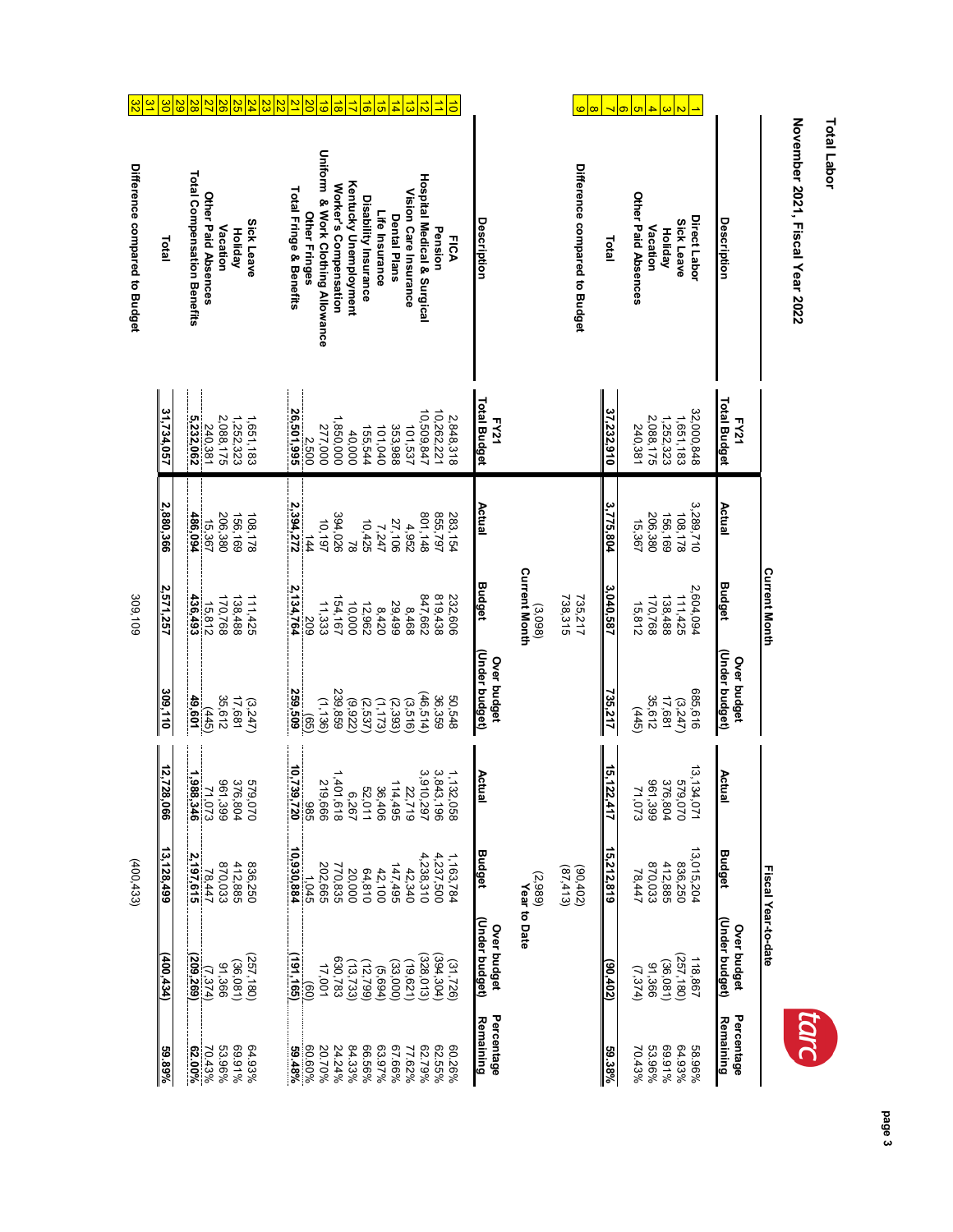## **Balance Sheet Balance Sheet**

## November 2021, Fiscal Year 2022 **November 2021, Fiscal Year 2022**

| Assets                                                        | FY 22                       | FY 21                                      | Liabilities, Reserves & Capital                                                                | FY 22                                                                                                                                                 | FY 21                           |
|---------------------------------------------------------------|-----------------------------|--------------------------------------------|------------------------------------------------------------------------------------------------|-------------------------------------------------------------------------------------------------------------------------------------------------------|---------------------------------|
| Current Assets                                                |                             |                                            | <b>Current Liabilites</b>                                                                      |                                                                                                                                                       |                                 |
| Cash & Cash Items                                             | 3,489,358                   |                                            | Long Term Debt                                                                                 | 121,697                                                                                                                                               | 262,538                         |
| Short Term Investments                                        | 4,884,198                   | 6,308,191<br>3,136,610                     | Short Term Debt                                                                                | $\circ$                                                                                                                                               |                                 |
| Accounts Recievable<br>Interest Recievable                    | 65, 153, 464                | 64,931,832<br>303                          | Accrued Payroll Liabilities<br>Trade Payables                                                  |                                                                                                                                                       | 7,573,381<br>4,464,175          |
| Due From Grant                                                | 80,000                      | 80,000                                     | Estimated Workmans Compensation                                                                | $12,662,618$<br>$4,652,748$<br>$3,888,266$                                                                                                            | 2,915,984                       |
| Materials & Supplies                                          | 1,701,326                   | 1,564,118                                  | Unreedemed Tickets & Tokens<br>Accrued Tax Liabilities                                         |                                                                                                                                                       | 1,851,828                       |
| Total Current Assets                                          | 75,308,353                  | 76,021,053                                 | Reserves - Injury & Damages                                                                    |                                                                                                                                                       | 1,139,000                       |
| Other Assets                                                  |                             |                                            | Other Current Liabilities (Health Ins.)<br>Unearned Capital Contributions<br>Due To Operations | $\begin{array}{c} 1,644,559 \\ 1,756,400 \\ 1,756,400 \\ 80,000 \\ 50,485,387 \\ 1,574,646 \end{array}$                                               | 60,166,903<br>140,425<br>80,000 |
| Prepaid Insurance & Dues & WIP                                | 1,517,835                   | 1,696,000                                  |                                                                                                |                                                                                                                                                       |                                 |
| Total Other Assets                                            | 1,517,835                   | 1,696,000                                  | Total Current Liabilities                                                                      | 76,866,321                                                                                                                                            | 78,594,233                      |
| Fixed Assets                                                  |                             |                                            |                                                                                                |                                                                                                                                                       |                                 |
| <b>Land</b>                                                   | 3, 187, 624                 | 3,177,782                                  | Equity                                                                                         |                                                                                                                                                       |                                 |
| Buildings                                                     | 49,283,698                  | 49,120,530                                 | Retained Earnings                                                                              | 10,258,389<br>75,248,859                                                                                                                              | $(4,023,451)$<br>76,430,607     |
| Coaches                                                       | 129, 483, 525<br>10,469,772 | 114,004,162<br>10,454,586                  | Prior Year Retained Eaming                                                                     | $\begin{array}{c} \begin{array}{c} \begin{array}{c} \begin{array}{c} \end{array} \\ \begin{array}{c} \end{array} \end{array} \end{array} \end{array}$ |                                 |
| Office Equipment<br>Other Equipment                           | 21,935,419                  | 21,742,446                                 | Total Equity                                                                                   | 85,507,249                                                                                                                                            | 72,407,155                      |
| Vehicle Exp - Operating<br>Development Costs                  | 1,420,405<br>346,285        | 1,420,405<br>76,473                        | Total Liabilities & Equity                                                                     | 162,373,570                                                                                                                                           | 151,001,389                     |
| Other Equipment -Operating                                    | 154,908                     | 151,307                                    |                                                                                                | ============                                                                                                                                          |                                 |
| Total Fixed Assets                                            | 216,281,635                 | 200,147,690                                |                                                                                                |                                                                                                                                                       |                                 |
| Accumulated Depr Land<br>Less Accumulated Depreciation        | 730,803                     | 697,069                                    |                                                                                                |                                                                                                                                                       |                                 |
| Accumulated Depr Buildings                                    | 27,755,093                  | 26,238,807                                 |                                                                                                |                                                                                                                                                       |                                 |
| Accumulated Depr Office Equipment<br>Accumulated Depr Coaches | 74,001,925<br>8,340,476     | 73,816,635<br>7,785,355                    |                                                                                                |                                                                                                                                                       |                                 |
| Accumulated Depr Other Equipment                              | 17,755,565                  | 17,310,168                                 |                                                                                                |                                                                                                                                                       |                                 |
| Accumulated Depr Development Cost                             | 77,450                      | 12,342                                     |                                                                                                |                                                                                                                                                       |                                 |
| Accumulated Depr Vehicle Exp - Opr                            | 948,010                     | 891,883                                    |                                                                                                |                                                                                                                                                       |                                 |
| Accumulated Depr Other Equipment Op                           | 124,933                     | 111,095                                    |                                                                                                |                                                                                                                                                       |                                 |
| Total Depreciation                                            | 129,734,254                 | 126,863,355                                |                                                                                                |                                                                                                                                                       |                                 |
| Net Fixed Assets                                              | 86,547,381                  | 73,284,336                                 |                                                                                                |                                                                                                                                                       |                                 |
| Total Assets                                                  | 163,373,570                 | <br>            <br>       <br>151,001,389 |                                                                                                |                                                                                                                                                       |                                 |



tarc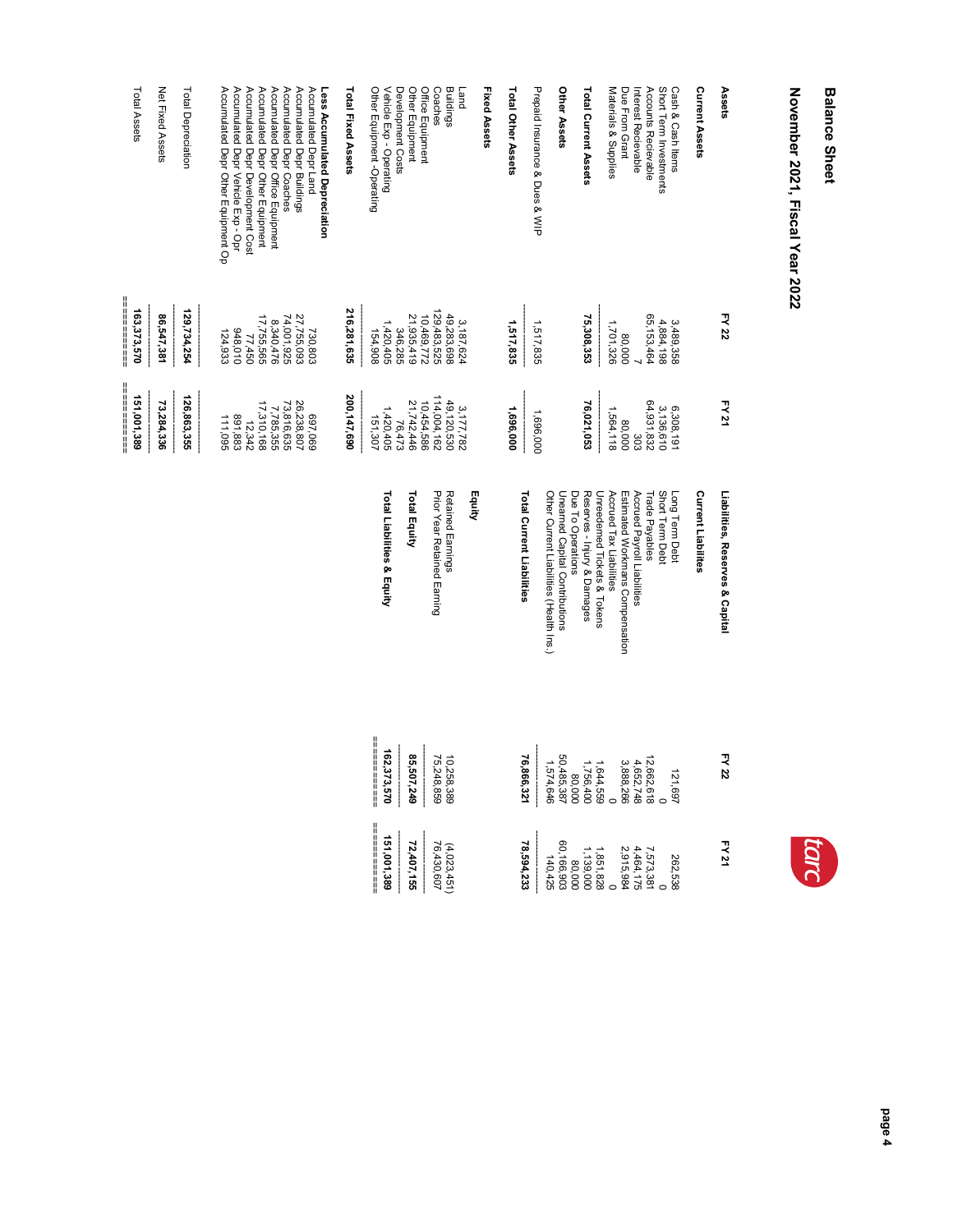| Net Gain/(Loss) before Capital | <b>Total Subsidies</b> | <b>MTTF Local Share</b><br>State Contributions | 5307 Federal Formula dollars to be used as (CEER)<br><b>CRSSAA</b> | Subsidies<br><b>CARES</b> | Net Gain/(Loss) before Subsidies<br>MTTF Approved Contributions | Net Gain/(Loss) before MTTF<br><b>Operating Revenues</b><br>Operating Expenses | <b>Actual Revenues over Expenses</b> | November has a favorable before Capital of | MTTF Revenue Deposits are Over/Under by (pg. 8) | Total Expenses are Over/Under by (pg. 2, line 41) | Total Revenues before Capital are Over/Under by (pg. 2, line 18)<br><b>Poog</b> | <b>Actual Compared to Budget YTD</b> | November 2021, Fiscal Year 2022 | Year to Date Summary |
|--------------------------------|------------------------|------------------------------------------------|--------------------------------------------------------------------|---------------------------|-----------------------------------------------------------------|--------------------------------------------------------------------------------|--------------------------------------|--------------------------------------------|-------------------------------------------------|---------------------------------------------------|---------------------------------------------------------------------------------|--------------------------------------|---------------------------------|----------------------|
| (212)                          | \$12,838,993           | \$176,789<br>\$25,285                          | \$2,148,600<br>\$101,142                                           | \$10,387,177              | ( \$12,839,005)<br>\$21,649,983                                 | (534, 488, 988)<br>\$37,621,044<br>\$3,132,056                                 |                                      | \$4,587,253<br>\$2,542,991<br>\$2,044,262  | \$2,044,275                                     | \$2,542,978                                       | 크<br>1010<br><b>Red</b><br>\$2,542,991                                          |                                      |                                 | tara                 |

1/14/2022 2:48 PM

**page 7**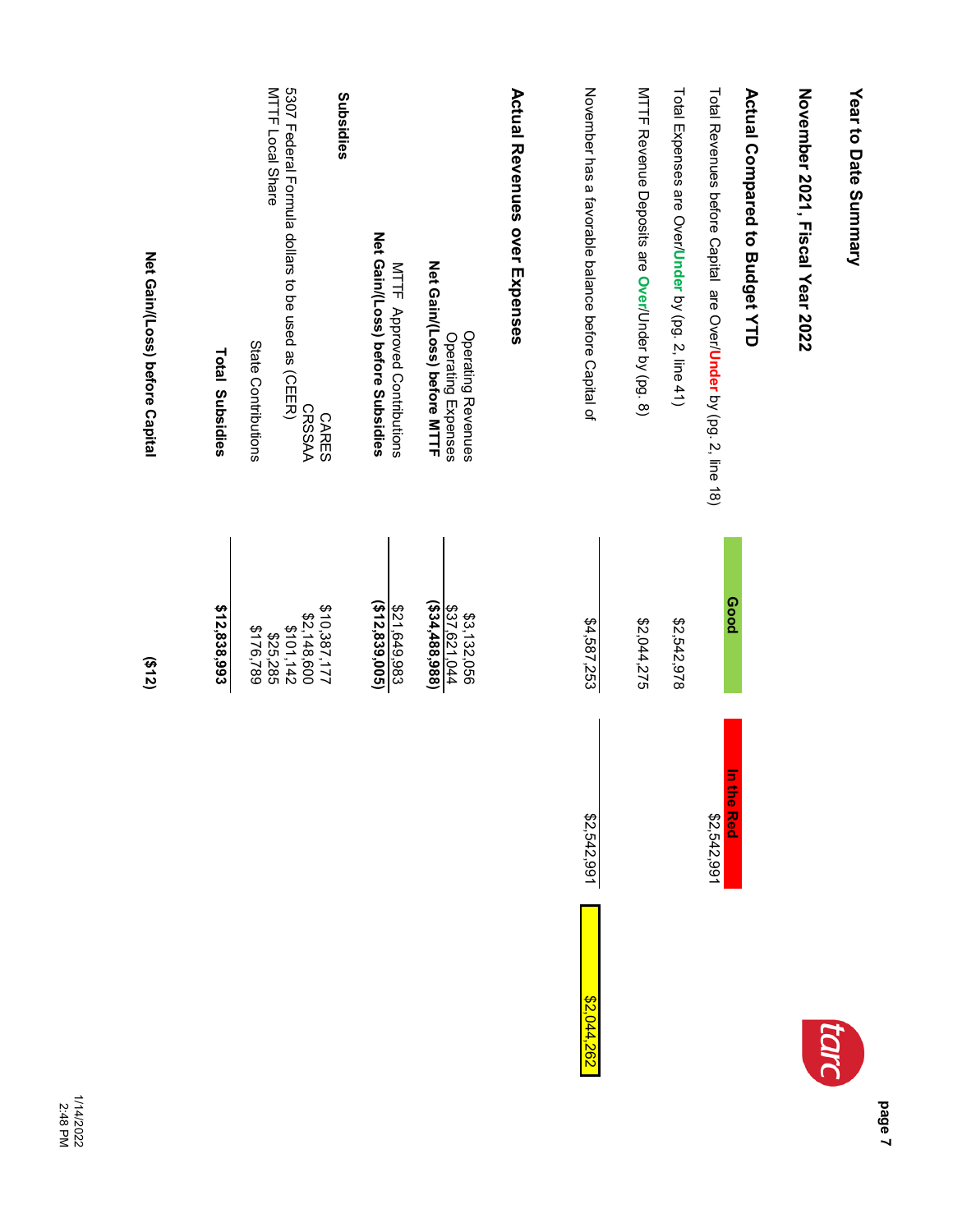## **MassTransit Trust Fund (MTTF) Revenue Deposits**

## **Deposit to Budget Difference FY 2022**



| <b>FY 22</b> | FY 22        |                                        |                  |                      |            |
|--------------|--------------|----------------------------------------|------------------|----------------------|------------|
|              |              | <b>Difference</b>                      | <b>YTD Total</b> | <b>Current Month</b> | <b>YTD</b> |
| \$4.416.524  | \$4.263.320  | \$153.204                              | \$153.204        | 3.59%                |            |
| \$4.516.464  | \$4.049.642  | \$466.822                              | \$620.026        | 11.53%               | 7.46%      |
| \$5,708,766  | \$4.744.809  | \$963.957                              | \$1,583,983      | 20.32%               | 12.13%     |
| \$4.035.303  | \$3.821.270  | \$214.033                              | \$1,798,016      | 5.60%                | 10.65%     |
| \$5.069.943  | \$4.823.684  | \$246,259                              | \$2,044,275      | 5.11%                | 11.72%     |
|              | \$4.963.520  |                                        |                  |                      |            |
|              | \$4.589.049  |                                        |                  |                      |            |
|              | \$4.233.049  |                                        |                  |                      |            |
|              | \$4.173.450  |                                        |                  |                      |            |
|              | \$5,781,232  |                                        |                  |                      |            |
|              | \$3.901.651  |                                        |                  |                      |            |
|              | \$4.747.430  |                                        |                  |                      |            |
|              | \$0          |                                        |                  |                      |            |
| \$23.747.000 | \$54,092,106 |                                        |                  |                      |            |
|              |              | <b>Actual Deposits Budget Deposits</b> |                  |                      |            |

## **MTTF Revenue Deposits - Actuals**

### **LOUISVILLE METRO REVENUE COMMISSION** TARC LICENSE FEE TRANSACTIONS

|                              |    | November<br>2021 |   | November<br>2020 |    | <b>YTD</b><br><b>FYE 2022</b> | YTD<br><b>FYE 2021</b> |    | <b>Difference</b><br>Amount | Percent<br>Change |
|------------------------------|----|------------------|---|------------------|----|-------------------------------|------------------------|----|-----------------------------|-------------------|
| <b>Receipts</b>              |    |                  |   |                  |    |                               |                        |    |                             |                   |
| <b>Employee Withholding</b>  | S  | 4,863,935        | S | 4,464,823        | S  | 21,324,856                    | \$19,871,263           | s  | 1,453,593                   | 7.32%             |
| <b>Individual Fees</b>       |    | 39               |   | 8                |    | 21                            | 887                    |    | (866)                       | $-97.61%$         |
| <b>Net Profit Fees</b>       |    | 209,945          |   | 371,430          |    | 2.413.469                     | 3,936,762              |    | (1,523,293)                 | $-38.69%$         |
| Interest & Penalty           |    | 64,750           |   | 52,665           |    | 330,180                       | 215,287                |    | 114,893                     | 53.37%            |
| <b>Total Collections</b>     | s  | 5,138,668        | s | 4,888,926        | \$ | 24,068,525                    | \$24,024,199           | \$ | 44,326                      | 0.18%             |
| Investment Income            | S  | 646              | S | 758              | £  | 3,399                         | \$<br>2,852            | S  | 547                         | 19.19%            |
| <b>Total Receipts</b>        | S  | 5,139,315        | s | 4,889,684        |    | \$24,071,925                  | \$24,027,051           | \$ | 44,874                      | 0.19%             |
| <b>Disbursements</b>         |    |                  |   |                  |    |                               |                        |    |                             |                   |
| <b>Collection Fee</b>        | S  | 69,372           | s | 66,000           | \$ | 324.925                       | \$<br>324,326          | s  | 599                         | 0.18%             |
| <b>Total Disbursements</b>   | -S | 69,372           | s | 66,000           | \$ | 324,925                       | \$<br>324,326          | \$ | 599                         | 0.18%             |
| <b>Due Mass Transit</b>      | s  | 5,069,943        | s | 4,823,684        | \$ | 23,747,000                    | \$23,702,725           | \$ | 44,275                      | 0.19%             |
| Less Previous Payments       |    |                  |   |                  |    | 18,677,057                    | 18,879,041             |    | (201, 984)                  | $-1.07%$          |
| <b>Payable To Trust Fund</b> |    |                  |   |                  | s  | 5,069,943                     | \$<br>4,823,684        | \$ | 246,259                     | 5.11%             |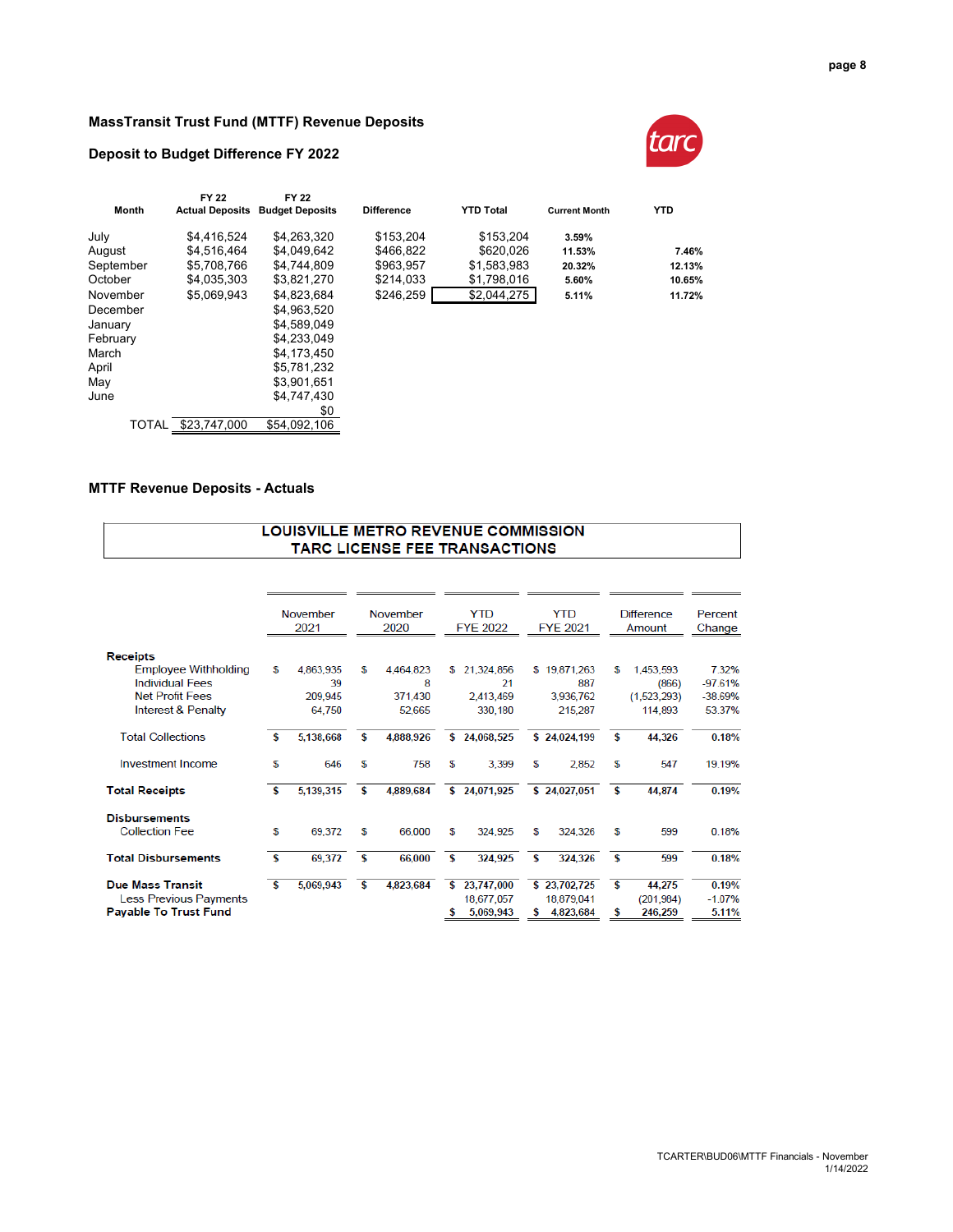# **Reimbursement Funds Only and a One Time Funding Source for TARC Reimbursement Funds Only and a One Time Funding Source for TARC**

|                 | <b>Share</b><br>TARC | FY 2020<br>Actual | FY 2021<br>Actual | <b>Actual YTD</b><br>FY 2022 | Remainir<br>Balance<br>ته | Budget YTD<br>FY 2022 |
|-----------------|----------------------|-------------------|-------------------|------------------------------|---------------------------|-----------------------|
| <b>CARES*</b>   | 41,576,008           | 4,341,151         | 26,847,680        | 10,387,177                   |                           | 13,000,563            |
| <b>CRRSAA**</b> | 21,504,688           |                   |                   | \$2,148,600                  | 19,356,088                | 18,237,895            |
| <b>ARP***</b>   | 48,587,329           |                   |                   |                              | 48,587,329                |                       |

# \* KY-2020-012 was approved/Executed 5/27/2020 KY-2020-012 was approved/Executed 5/27/2020

\*\* KY-2021-020 was approved/Executed 7/1/2021 KY-2021-020 was approved/Executed 7/1/2021

\*\*\* Still moving through the process not approved/Executed Still moving through the process not approved/Executed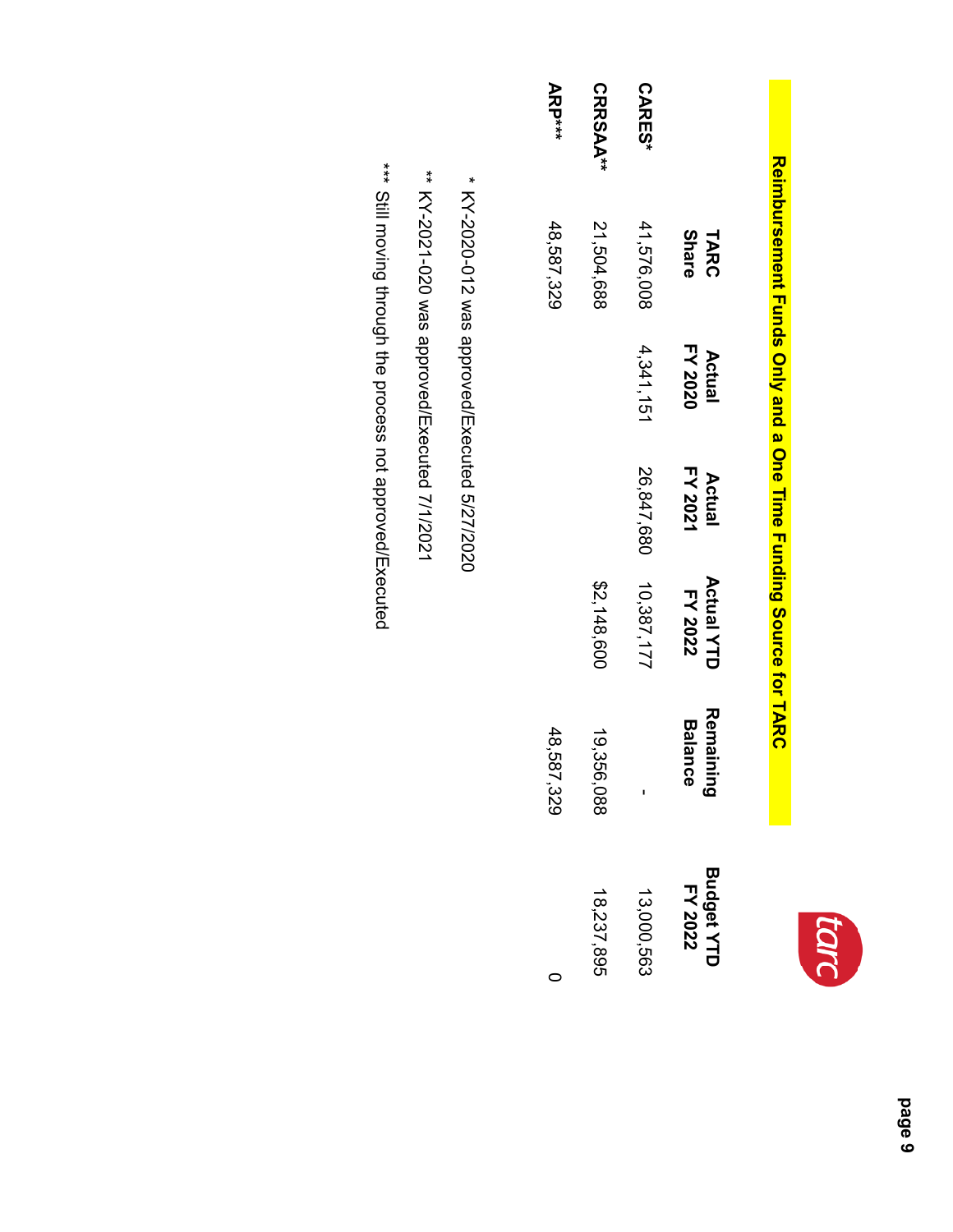

**To:** John Launius, Chair of TARC Board of Directors

**From:** Carrie Butler, Executive Director

**Date:** January 25, 2022

Re: Resolution 2022-01

In 2018, the Federal Transit Administration undertook a Financial Management Oversight (FMO) Review at TARC. The FMO is within FTA's purview and did not arise from a prior finding or documented issue. The FMO can be undertaken after a particular project, or to follow up on a finding, to explore an issue from a FTA Comprehensive Review or 'triennial' review, or agencies may be selected at random. In November 2020, FTA requested a follow up from the 2018 process; this FMO review concluded in September 2021.

As part of this review, the FMO found that TARC's Financial Management Policy needed to be amended to clarify job titles and responsibilities, especially those of the Chief Financial Officer (CFO) and Director of Finance. Accordingly, TARC has amended this policy to make clarifications of job titles and responsibilities; and clarified and/or modified the budget, financial and procurement processes included in the policy. The draft policy with a redline version is attached for your review.

My recommendation is that the Board adopt this Financial Management Policy via resolution so that TARC is in compliance with the recommendation of the FMO audit and our new policy reflects our current processes.

Please call me at (502) 561-5100 if you have any questions.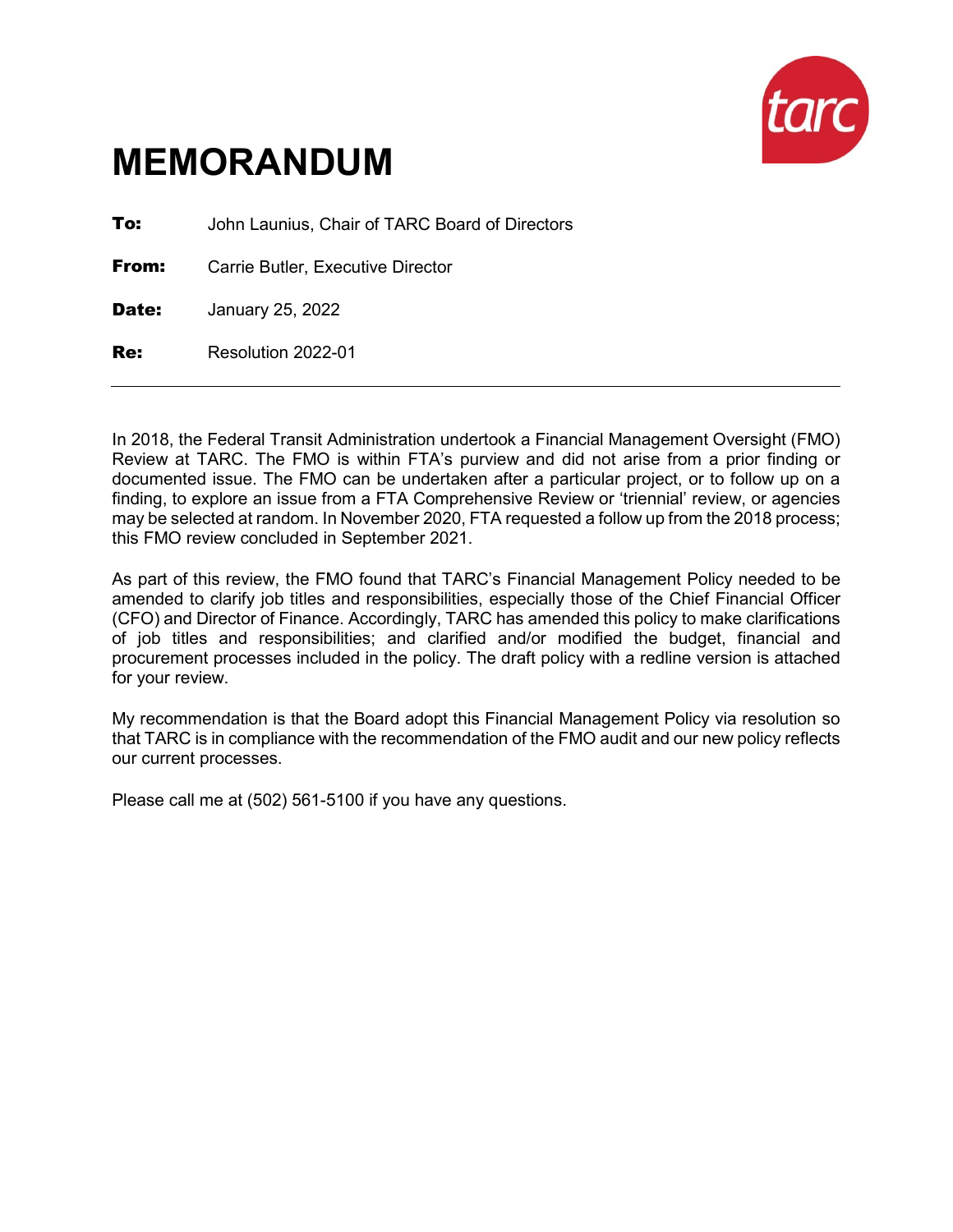

## **RESOLUTION 2022-01 Financial Management Policy**

A resolution adopting updated Financial Management Policy as recommended by the Federal Transit Administration resulting from the Financial Management Oversite Program (FMO) to clarify job titles and responsibilities and to accurately depict our current budget, financial and procurement processes;

**WHEREAS,** a follow-up FMO was conducted beginning January 2021; and

**WHEREAS,** the FMO was completed in September 2021; and

**WHEREAS,** TARC wishes to update its Financial Management Policy to clarify job titles and responsibilities, and update the processes set forth therein to reflect current practices; and

**NOW THEREFORE, BE IT RESOLVED** by the Board of Directors of the Transit Authority of River City that:

The updated Financial Management Policy is hereby adopted to make clarifications as recommended by the FMO and to reflect current budget, financial and procurement processes.

## **ADOPTED THIS 25th DAY OF JANUARY 2022**

**John Launius, Chair of the Board of Directors**

 $\mathcal{L}_\text{max}$  , where  $\mathcal{L}_\text{max}$  and  $\mathcal{L}_\text{max}$  and  $\mathcal{L}_\text{max}$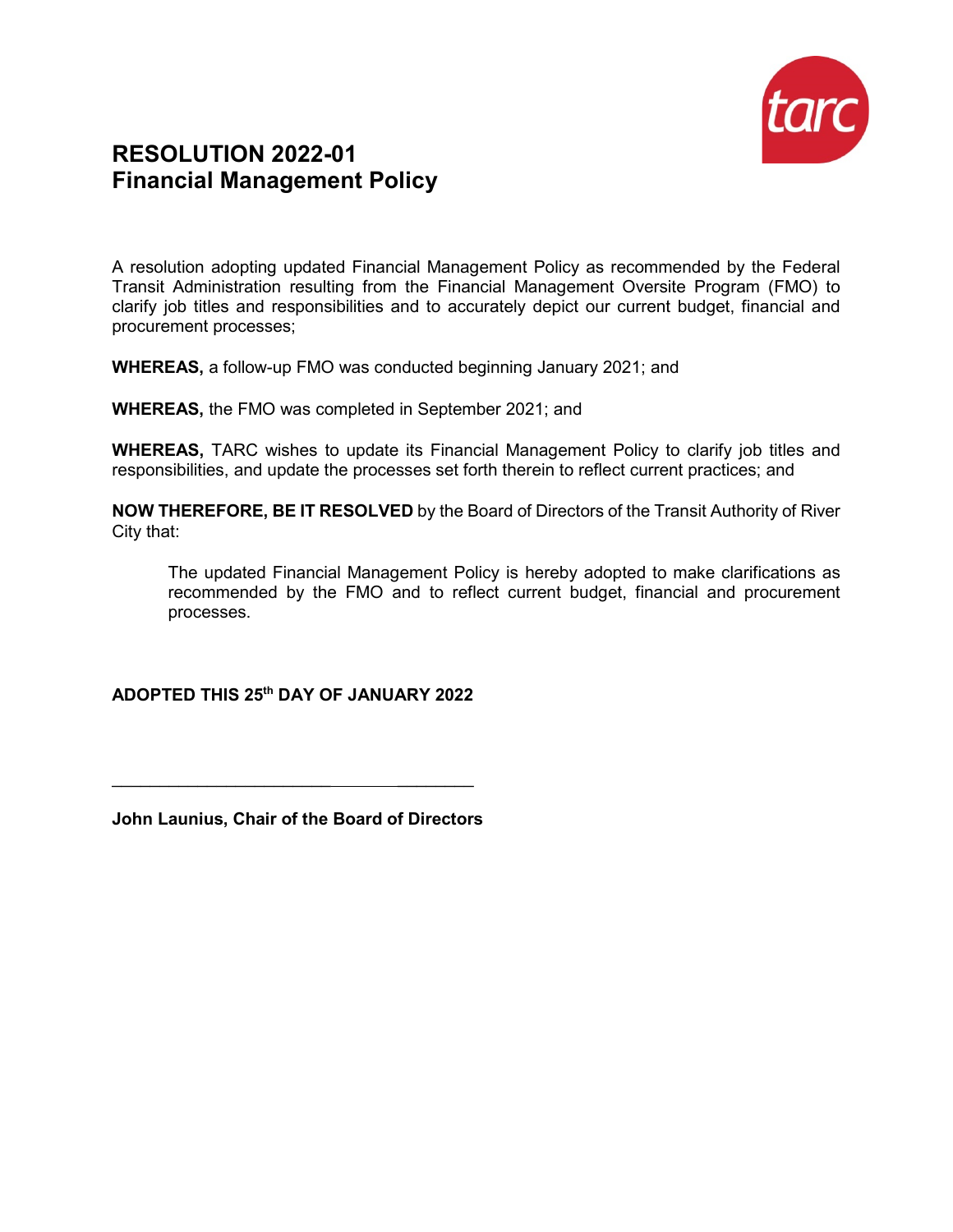

**To:** John Launius, Chair of TARC Board of Directors

**From:** Carrie Butler, Executive Director

**Date:** January 25, 2022

Re: Resolution 2022-02 Bulk Oils, Liquids, Fluids, and Lubricants (IFB 20211667)

In October 2021, the Procurement Department released an Invitation for Bid (IFB) for supplies of bulk oils, liquids, fluids and lubricants for use in TARC's rolling stocks. The solicitation was advertised on TransitTalent.com and TARC's website using the online portal from Bonfire. A Disadvantage Business Enterprise goal was assigned to the project of 15%.

Proposals were received from five (5) qualified and experienced suppliers and all were deemed responsive and responsible. The evaluation committee scored and deemed all five (5) bidders (Apollo Oil, Cummins, Inc., Landrum Chemical Industries, Rely Supply and Valor Oil/Blue Sky (Valor)) were within range, and offered the lowest and best value to TARC.

The Procurement Department performed an independent cost estimate analysis prior to receiving bids and the analysis was based on products and lowest costs. Additionally, we requested samples of the products to ensure it meets Maintenance Departments requirements and needs. At this time, we are recommending a multi-vendor contract award as follows:

Apollo Oil, Cummins, Inc., Landrum Chemical Industries, Rely Supply and Valor for the delivery of supplies of bulk oils, liquids, fluids and lubricants for a total not to exceed amount of \$786,733.29.

At this time, I respectfully request the Board of Directors authorize the Executive Director to enter into an agreement with these suppliers with an initial term of two (2) years and an option of three (3) one-year annual terms.

Please call me at 561-5100 if you have any questions. Thank you.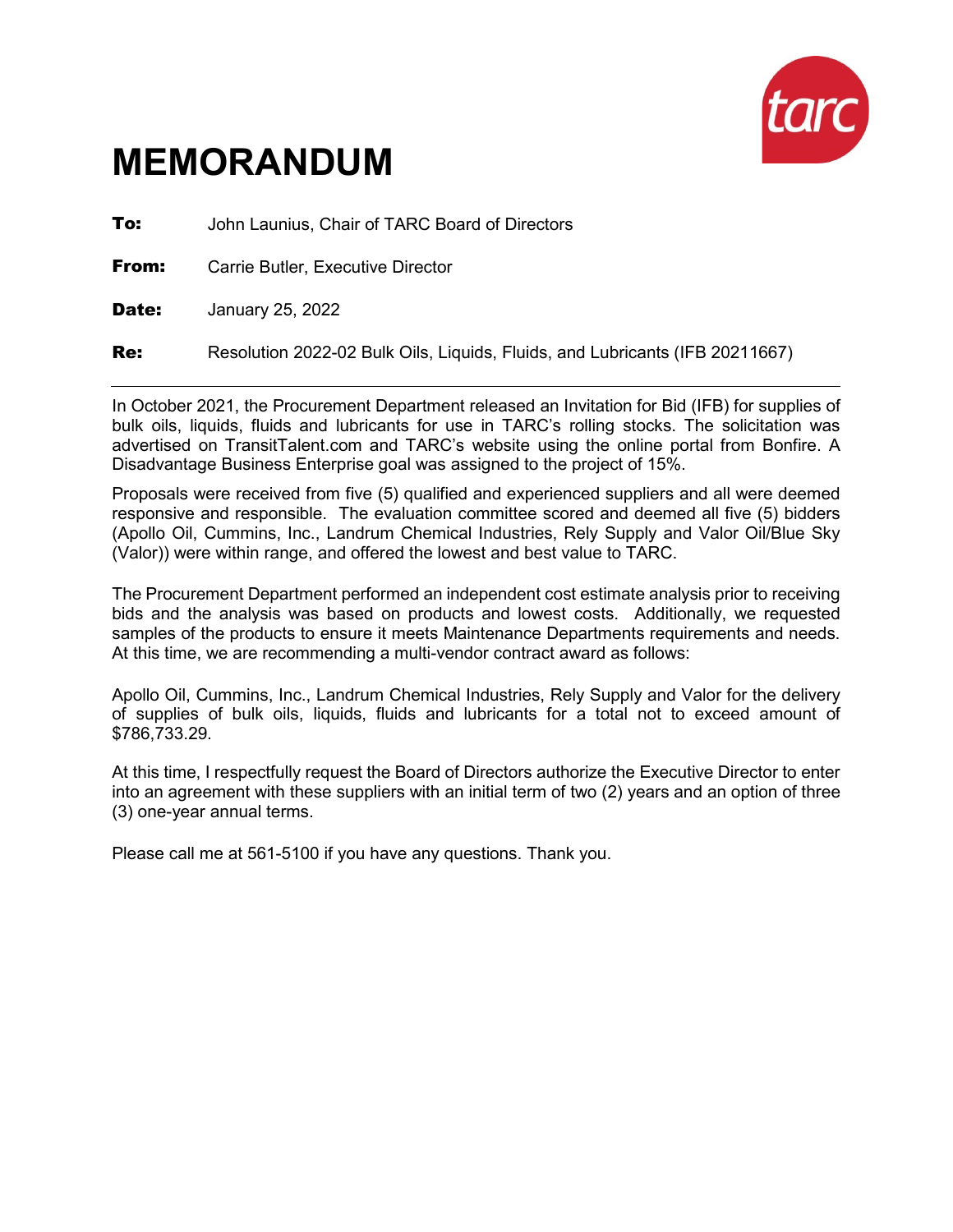

## **RESOLUTION 2022-02 Bulk Oils, Liquids, Fluids and Lubricants**

A Resolution authorizing the Executive Director to enter into an Initial Term of two (2) years with an Option of three (3) one-year terms:

**WHEREAS,** TARC seeks supplies for bulk oils, liquids, fluids and lubricants for use in TARCs rolling stocks; and,

**WHEREAS**, a competitive solicitation, invitation for bid was requested on October 8, 2021; and

**WHEREAS**, TARC received a proposal from Apollo Oil, Cummins, Inc., Landrum Chemical Industries, Rely Supply and Valor and all were deemed responsive and responsible; and

**NOW, THEREFORE, BE IT RESOLVED** by the Board of Directors of the Transit Authority of River City that:

The Executive Director is hereby authorized to enter into a contract for an initial term of two (2) years with an Option of three (3) one-year annual terms with Apollo Oil, Cummins, Inc, Landrum Chemical Industries, Rely Supply and Valor based upon proposed cost for a total not-to-exceed amount of \$786,733.29

## **ADOPTED THIS 25th DAY OF JANUARY 2022**

**John Launius, Chair of the Board of Directors**

 $\mathcal{L}_\text{max}$  , where  $\mathcal{L}_\text{max}$  , we have the set of the set of the set of the set of the set of the set of the set of the set of the set of the set of the set of the set of the set of the set of the set of the set of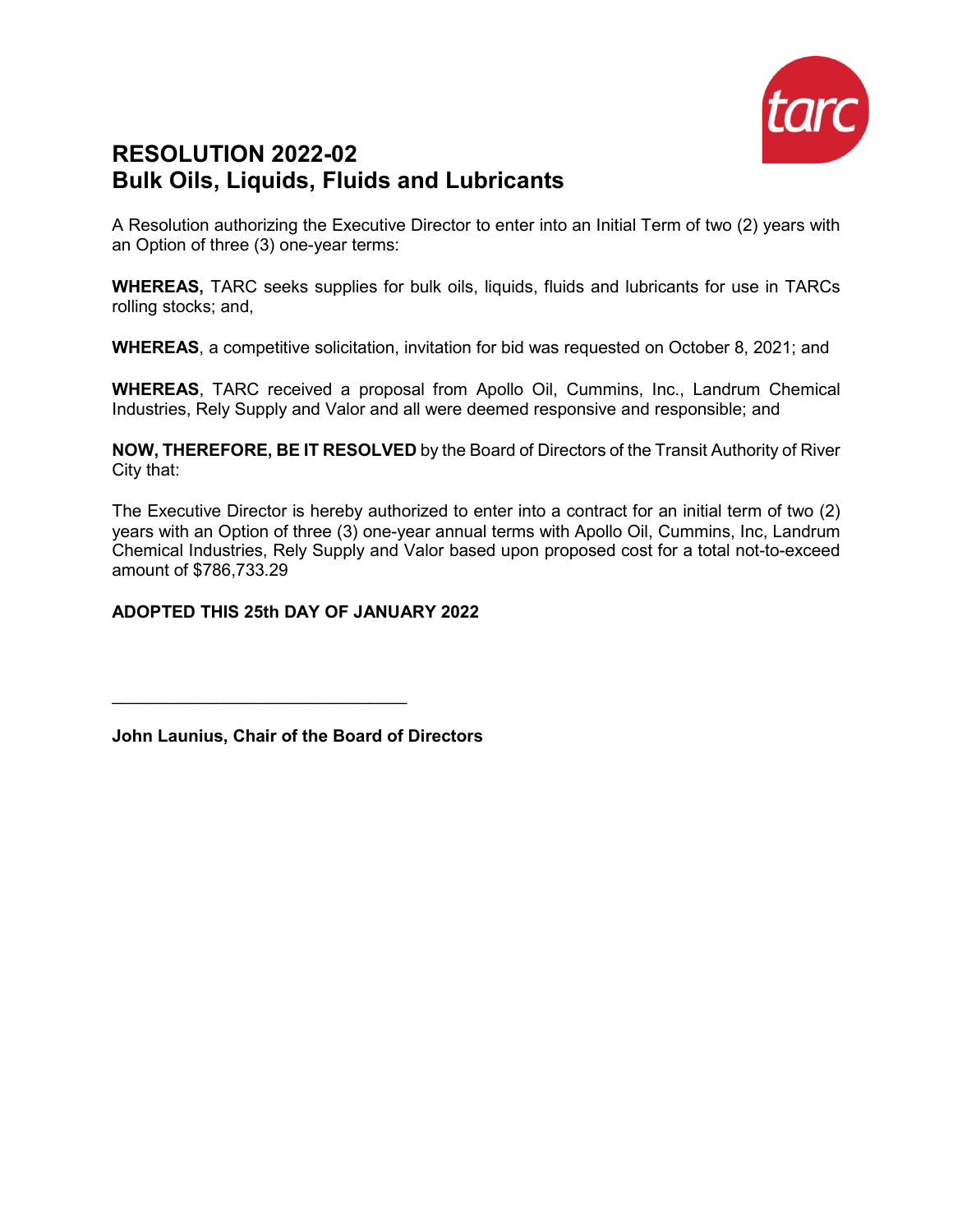

**To:** John Launius, Chair of TARC Board of Directors

**From:** Carrie Butler, Executive Director

**Date:** January 25, 2022

**Re:** Resolution 2022-03 Security Guard Services – Armed and Unarmed

In October 2021, the Procurement Department released a Request for Proposal (RFP) for certified armed and unarmed security guard services. The solicitation was advertised on TransitTalent.com and TARC's website using the online portal from Bonfire. Proposals were received from three (3) qualified and experienced service providers and all were deemed responsive and responsible. The evaluation committee scored and deemed all three (3) proposers were within range, thus progressing to the step 2 presentation/interview of the evaluation process:

- GardaWorld Security
- Allied Universal
- Morgan Security

The evaluation committee completed the step-2 evaluation process which included in-person presentations and interviews. Factors considered during the evaluation process included technical approach, professional references of similar project and size, project team's experiences and cost. After scoring and careful consideration, the evaluation committee determined that an award to both Allied Universal and Morgan Security would result in the most cost effective and value proposal to TARC.

The Procurement Department performed an independent cost estimate analysis prior to receiving bids and the analysis was based on the classification of the scope and work to determine the costs provided is fair and reasonable. The evaluation committee recommends a contract award to both Allied Universal and Morgan Security. Both providers offered the best value proposal and pricing were deemed fair and reasonable. Contract to both providers will be awarded as follows:

- Allied Universal to provide two (2) security quards at Union Station and Guard Shack (10<sup>th</sup>) Street and  $11<sup>th</sup>$  Street) building locations. Estimated hours of 31,200 with a not to exceed amount of \$863,486.00 for the term life of the contract; and
- Morgan Security to provide a security guard at the Maintenance and Customer Service on  $29<sup>th</sup>$  Street building locations. Estimated hours of 11,440 with a not to exceed amount of \$279,136.00 for the term life of the contract.

This resolution requests that the Board of Directors authorize the Executive Director to enter into an agreement with an initial term of three (3) years and an option of two (2) one-year terms with Allied Universal and Morgan Security with a not-to-exceed amount of \$1,142,622.

Please call me at 561-5100 if you have any questions. Thank you.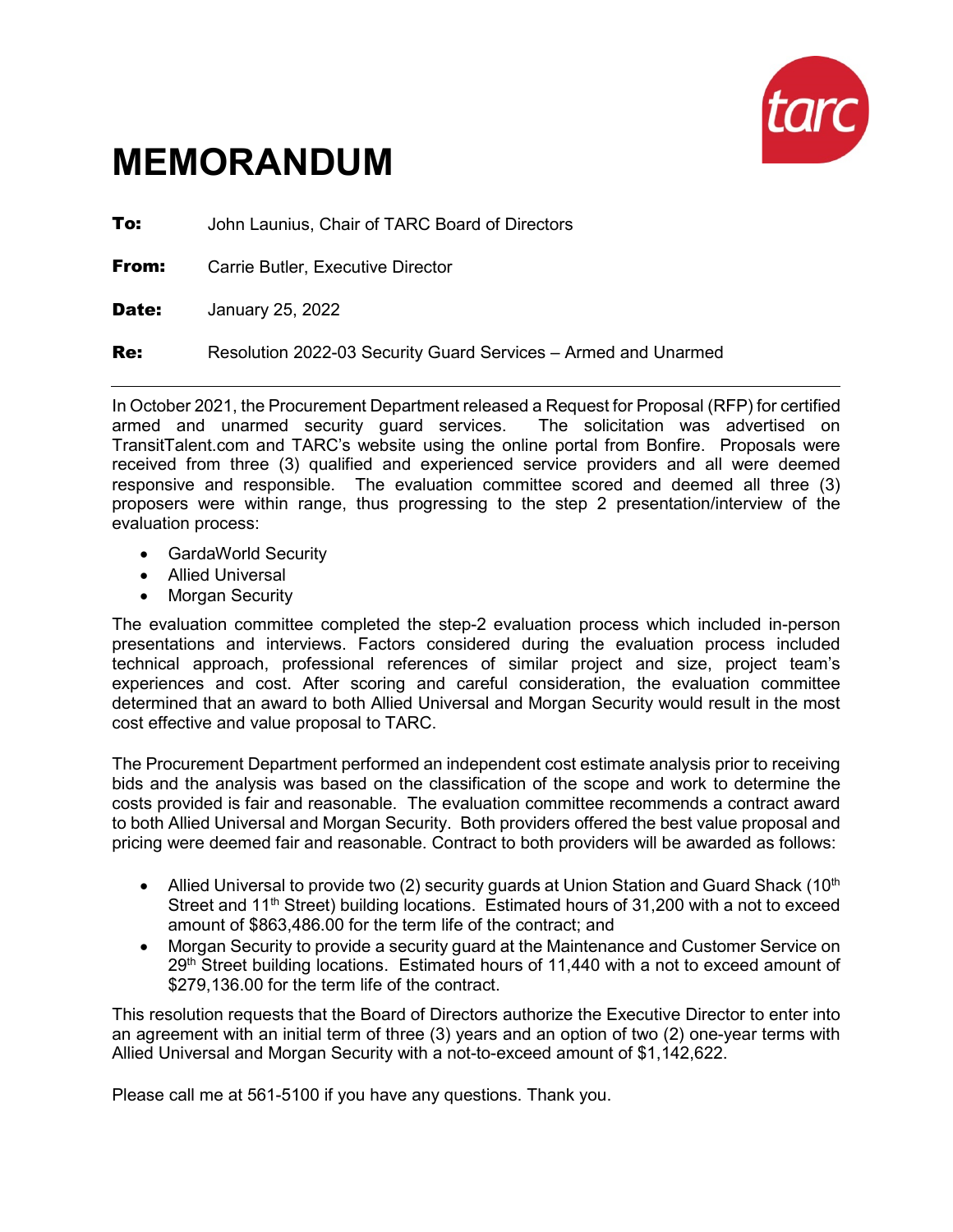

## **RESOLUTION 2022-03 Security Guard Services Armed and Unarmed**

A Resolution authorizing the Executive Director to enter into an Initial Term of three (3) years with an Option of two (2) one-year terms:

**WHEREAS,** TARC seeks security service provider to provide and assist TARC with its safety and security guard surveillance services; and

**WHEREAS**, a competitive solicitation, request for proposal was requested on October 8, 2021; and

**WHEREAS**, TARC received a proposal from Allied Universal and Morgan Security and both were deemed responsive; and

**NOW, THEREFORE, BE IT RESOLVED** by the Board of Directors of the Transit Authority of River City that:

The Executive Director is hereby authorized to enter into an Initial Term of three (3) years with an Option of two (2) one-year term contract with Allied Universal and Morgan Security based upon proposed cost for a not-to-exceed amount of \$1,142,622.00.

## **ADOPTED THIS 25th DAY OF JANUARY 2022**

**John Launius, Chair of the Board of Directors**

 $\mathcal{L}_\text{max}$  , where  $\mathcal{L}_\text{max}$  is the set of the set of the set of the set of the set of the set of the set of the set of the set of the set of the set of the set of the set of the set of the set of the set of the se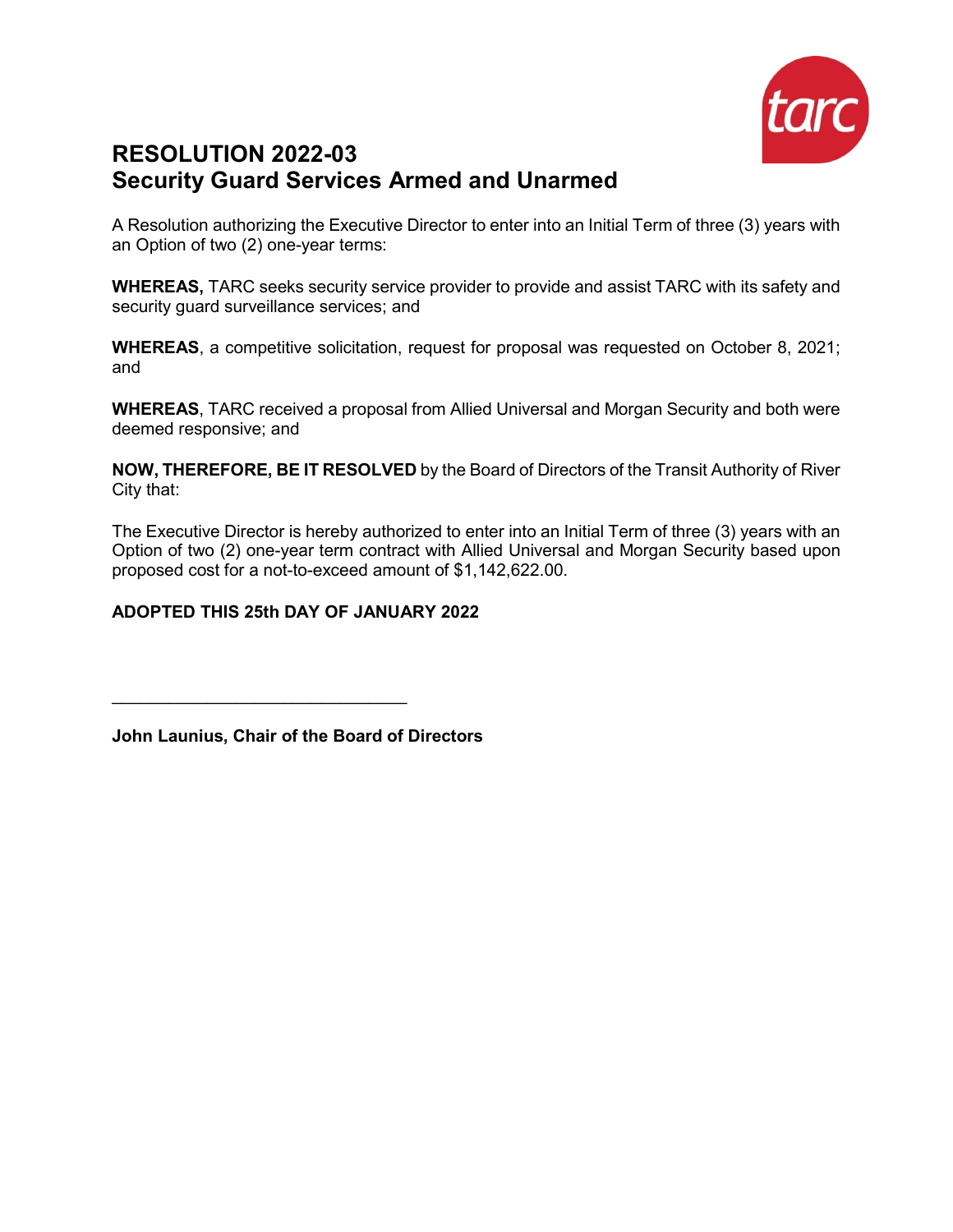

| To:   | John Launius, Chair of TARC Board of Directors                    |
|-------|-------------------------------------------------------------------|
| From: | Carrie Butler, Executive Director                                 |
| Date: | January 25, 2022                                                  |
| Re:   | Resolution 2022-04 – Purchase of up to Eight (8) Support Vehicles |

TARC currently has twenty-nine support vehicles in use for transportation monitoring and administrative use. This number does not include vehicles used for fleet and facilities maintenance. Of those twenty-nine support vehicles, thirteen (13) have exceeded TARC's own useful life benchmark; that is, their expected useful life. For automobiles and vans, that expected useful life is eight years of service. TARC currently has the ability to replace these vehicles with funds made available through our Section 5339 Formula Bus and Bus Facilities grants.

Based upon the input of the Transportation and Maintenance departments, the current priority is to replace those used by Transportation Supervisors. The most appropriate and flexible mix of vehicles that can be purchased with available funds is four (4) all-wheel drive Ford Escape hybrids (\$28,285.00 each) and four (4) four-wheel drive Ford Explorers (\$32,231 each) for a total eight (8) vehicles at a total price of \$243,284.00. All of the vehicles can be acquired through the use of a Master Agreement between the Commonwealth of Kentucky and Paul Miller Ford.

At this time, I am requesting Board approval to purchase up to eight (8) support vehicles from Paul Miller Ford.

If you have any questions, please call me at 561-5100.